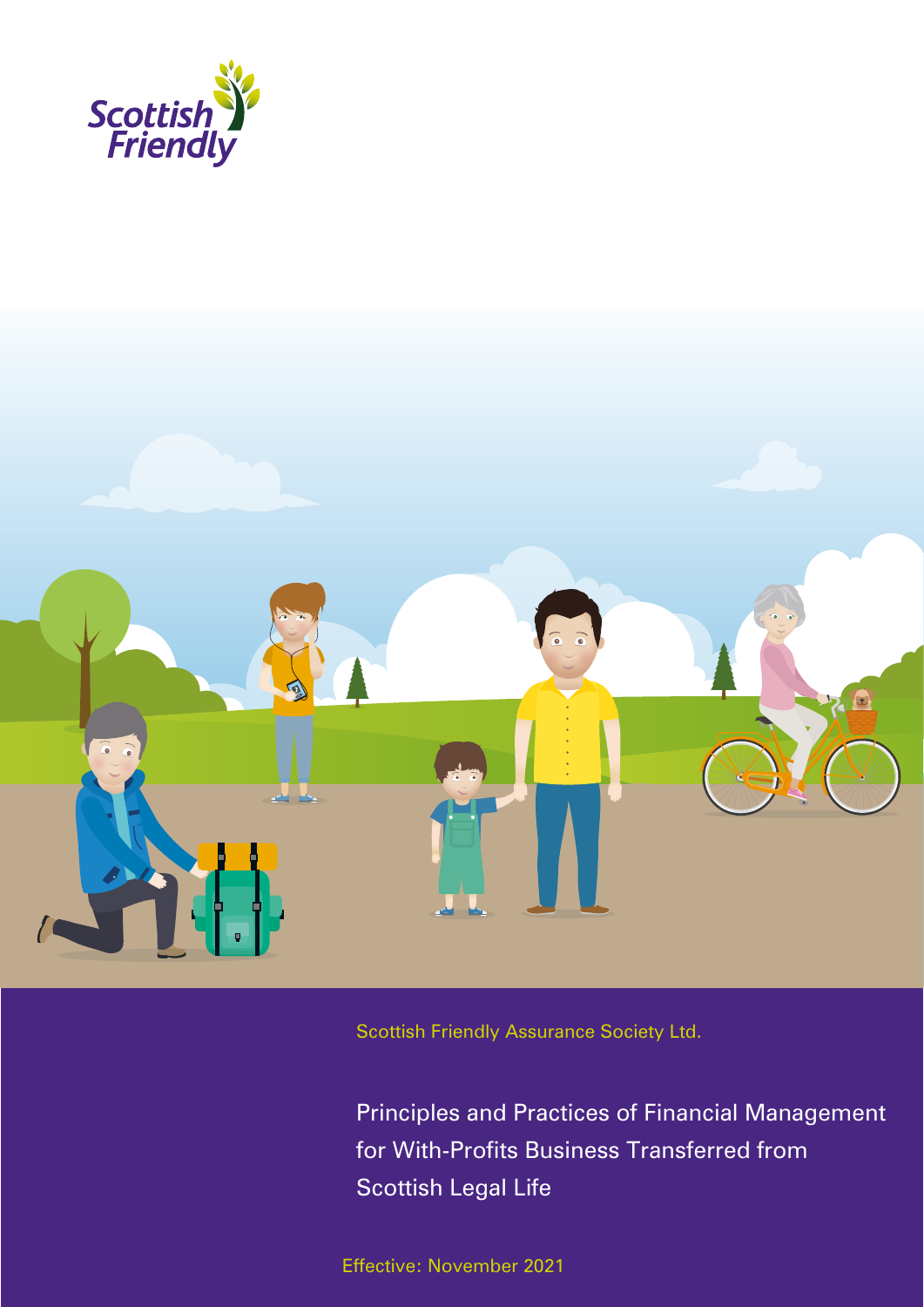

## **Contents**

|                   | 1. Introduction                                                                                      | 3  |  |
|-------------------|------------------------------------------------------------------------------------------------------|----|--|
| 2.                | The amount payable under a<br>with-profits policy, Annual<br>Bonuses, Final Bonuses and<br>Smoothing | 5  |  |
|                   |                                                                                                      |    |  |
| 3.                | <b>Investment Strategy</b>                                                                           | 11 |  |
| 4.                | <b>Business Risk</b>                                                                                 | 12 |  |
| 5.                | <b>Charges and Expenses</b>                                                                          | 13 |  |
| 6.                | Management of the SLL                                                                                |    |  |
|                   | <b>Fund's Estate</b>                                                                                 | 14 |  |
|                   | 7. Glossary                                                                                          | 16 |  |
| <b>Appendix A</b> |                                                                                                      |    |  |

Identifying With-Profits Business to which these PPFM relate **17**

## **Appendix A**

Notional Asset Shares for Whole of Life Policies **21**



For more information on Scottish Friendly and its products visit **scottishfriendly.co.uk** 



Scottish Friendly has won "Best Mutual Insurer" at the CFI.co.uk UK awards for the last three years running.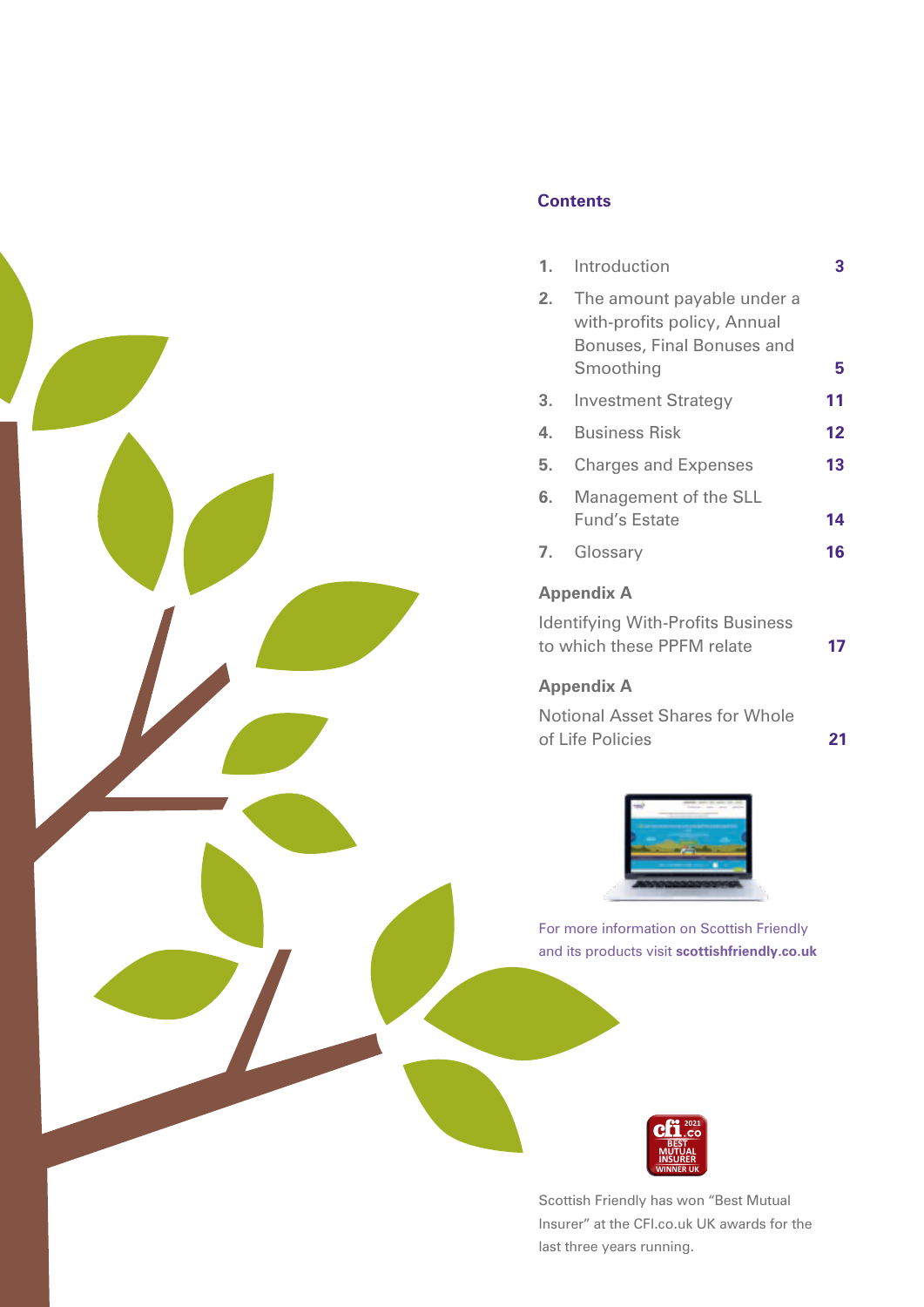# **1. Introduction**

- **1.1.** The Conduct of Business Sourcebook of the Financial Conduct Authority ("FCA") requires firms to establish and maintain "Principles and Practices of Financial Management" ("PPFM") to govern the conduct of their with-profits business.
- **1.2.** This document sets out the PPFM that Scottish Friendly Assurance Society Limited ("Scottish Friendly", "we" or "us") apply in managing the with-profits business (the "SLL With-Profits Business") which was transferred to us with the rest of its business from The Scottish Legal Life Assurance Society Limited ("SLL") on 30 September 2007 under the terms of an agreement dated 20 April 2007 between SLL and Scottish Friendly (the "Transfer Agreement"). The PPFM are not intended to alter the rights and obligations we have under the Transfer Agreement or any of the policy documents issued to policyholders. Should there be any conflict between the PPFM and what is said in the Transfer Agreement or any such policy document then the Transfer Agreement or policy document (as appropriate) will prevail.
- **1.3.** Scottish Friendly was established as a friendly society in 1862 and is incorporated under the Friendly Societies Act 1992. We are a mutual society and so have no shareholders. Scottish Friendly has a Board of Directors, which is the ultimate governing body for Scottish Friendly, and distribution of Surplus and bonuses is determined by the Board upon the advice of the With-Profits Actuary.
- **1.4.** The Board is required by FCA Rules to establish arrangements to ensure that there is appropriate independent oversight and challenge of the way it manages Scottish Friendly's With-Profits business. Scottish Friendly has established a With-Profits Committee to advise the Board. The Board continues to be advised by the With-Profits Actuary.
- **1.5.** We have established procedures to ensure that the Directors can satisfy themselves at regular intervals that the with-profits business to which these PPFM relate is being managed in accordance with these PPFM. These procedures include a formal report to the Board from the With-Profits Actuary reviewing PPFM compliance, subject to oversight from the With-Profits Committee.
- **1.6.** Scottish Friendly operates a single fund (referred to as our "Main Fund") which contains all of the

firm's assets and liabilities. Within the Main Fund, we have constituted and operate a number of separate, notional internal sub-funds in respect of certain blocks of business which have transferred to us. Separate sub-funds have been constituted in respect of the business transferred from each of the following:

- SLL;
- Marine & General Mutual Assurance Society;
- Rational Shelley Friendly Society;
- London, Aberdeen and Northern Mutual Assurance Society; and
- the Manulife with-profits fund of Canada Life Limited.
- **1.7.** Scottish Friendly maintains separate PPFM documents in respect of the operation of the with-profits business in each notional sub-fund, as well as two PPFM documents in respect of the operation of the with-profits business managed outside of the notional sub-funds - one covering conventional with-profits business and the other covering unitised with-profits business. This PPFM document covers the operation of the with-profits business transferred from SLL.

## **Principles and Practices**

- **1.8.** Principles are high-level statements that reflect the general approach adopted by Scottish Friendly in managing the SLL WP Business and are expected to change infrequently. Essentially, the Principles are to act as a guide in judging whether the more detailed Practices adopted by Scottish Friendly from time to time are appropriate.
- **1.9.** Practices, on the other hand, describe Scottish Friendly's current approach to managing the SLL WP Business and responding to changes in the business and economic environment in the shorter-term. The Practices are intended to provide sufficient detail to enable a knowledgeable observer to understand the possible risks and rewards from effecting and maintaining an with-profits policy with Scottish Friendly. They are also expected to change from time to time as Scottish Friendly's and the SLL Fund's circumstances and the business environment change, with some alteration, for example, every few years.
- **1.10.** This document considers each key area where discretion is applied and sets out firstly the relevant Principles, followed by the Practices.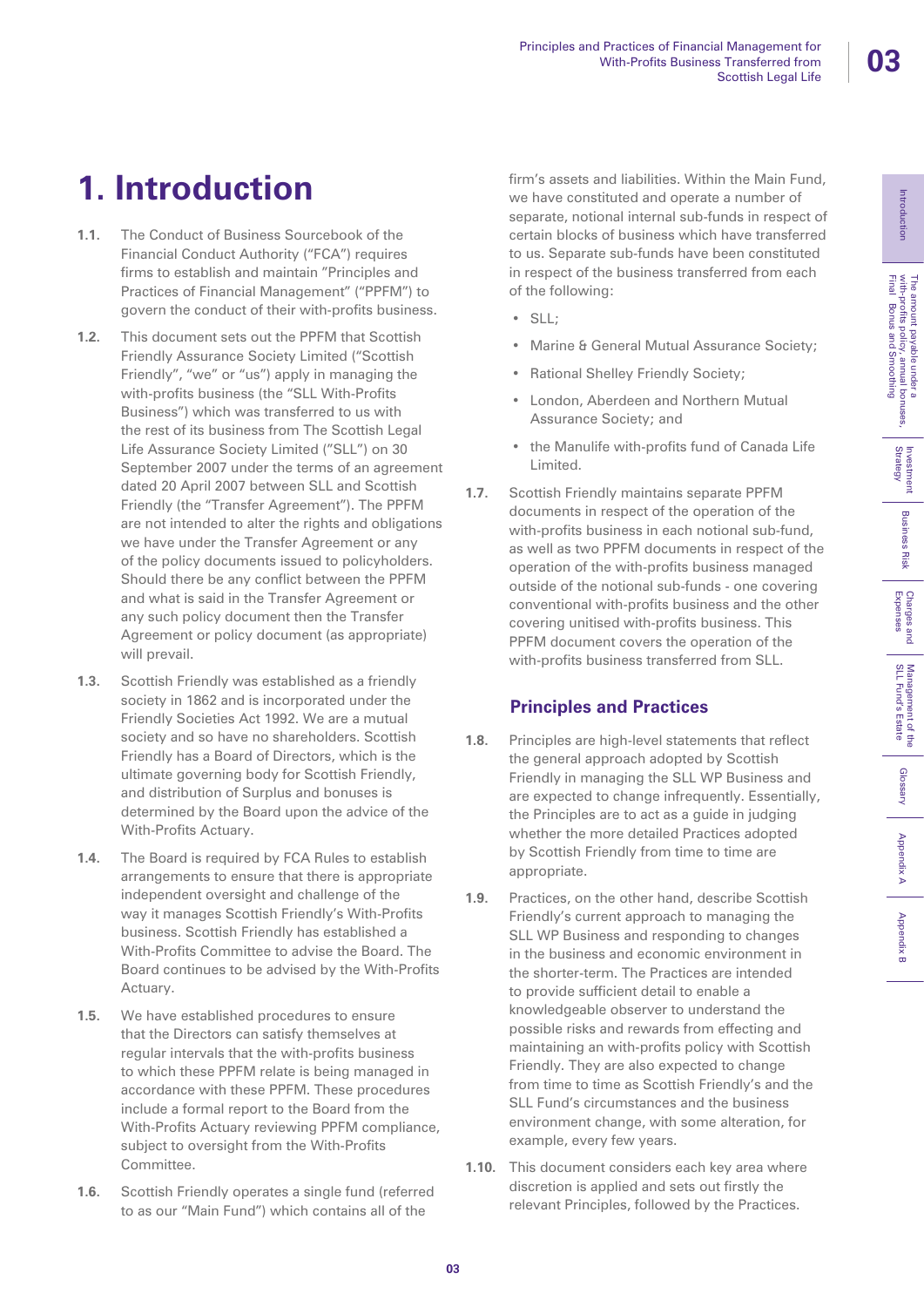### **Change and Governance of Compliance**

**1.11.** In the event that Scottish Friendly determines that changes are required to any of the Principles contained herein, robust procedures are in place to control such changes that include providing with-profits policyholders with at least three months prior notice. Changes to Practices must be similarly communicated but do not require prior notice.

### **Overriding Principles**

- **1.12.** Scottish Friendly has three Principles that can be regarded as overriding the Principles and Practices contained elsewhere herein if they come into conflict. These are:
	- **a)** We will manage our business in accordance with all legal and regulatory requirements.
	- **b)** We will manage our business in a sound and prudent manner with due regard to the interests of our policyholders and with a view to treating all policyholders fairly.
	- **c)** We will aim to manage our business in order to ensure that all guaranteed benefits can be paid as they fall due.
- **1.13.** There are three additional overriding Principles that apply for the SLL WP Business. These are:
	- **d)** We will manage the SLL Business in a separate fund (the "SLL Fund") within Scottish Friendly, to be held for the benefit of the policyholders of SLL and subject to the terms of the Transfer Agreement.
	- **e)** Over the term of the SLLF WP Policies, to avoid holding back surplus in excess of that required to ensure the sound financial management of the SLL Fund and to distribute all of the surplus among policyholders.
	- **f)** Subject to (a), (b), (c), (d) and (e) above, to maximise the financial returns to policyholders.

### **SLLF WP Policies (Conventional and Unitised With-Profits)**

- **1.14.** There are two main classes of with-profits policies, "Conventional" and "Unitised With-Profits". The vast majority of SLLF WP Policies are conventional. These policies are whole life assurances, endowment assurances or pure endowments (or a combination of the three). Regular premiums are payable over the term of the policy, or for a fixed period of years. Conventional policies have a guaranteed benefit that is payable on death, on maturity or the earlier of the two. Annual (reversionary) Bonuses may be declared each year as an additional percentage of the guaranteed sum assured (or sum assured and bonuses declared to date) and a Final (terminal) Bonus may be paid when the claim is made.
- **1.15.** Unitised with-profits policies were sold by SLL in 2001 and 2002. These policies have a unit-linked structure whereby premiums paid are allocated units based on the appropriate notional unitised with-profits fund price at the time. Charges for expenses and mortality are made by cancelling units and, when a policy matures or is surrendered, the amount payable is based on the number and price of the units in force at the time. Premiums payable on unitised with-profits policies are allocated to units in a notional unitised with-profits fund within the SLL Fund. The cash received is invested but there is no direct link between the price of this notional unitised with-profits fund and the value of the underlying investments. The prices of these unitised with-profits funds increase daily through the discretionary distribution of bonuses. When a claim is made, the price used to cancel units may be adjusted, either upwards in the form of a terminal bonus or downwards in the form of a Market Value Adjustment. Further details are given in Section 2.
- **1.16.** A full table of the with-profits and non-profit policies comprised in the SLL Business is provided in Appendix A to this document to enable the identification of those policies that are SLLF WP Policies and hence are covered by these PPFM.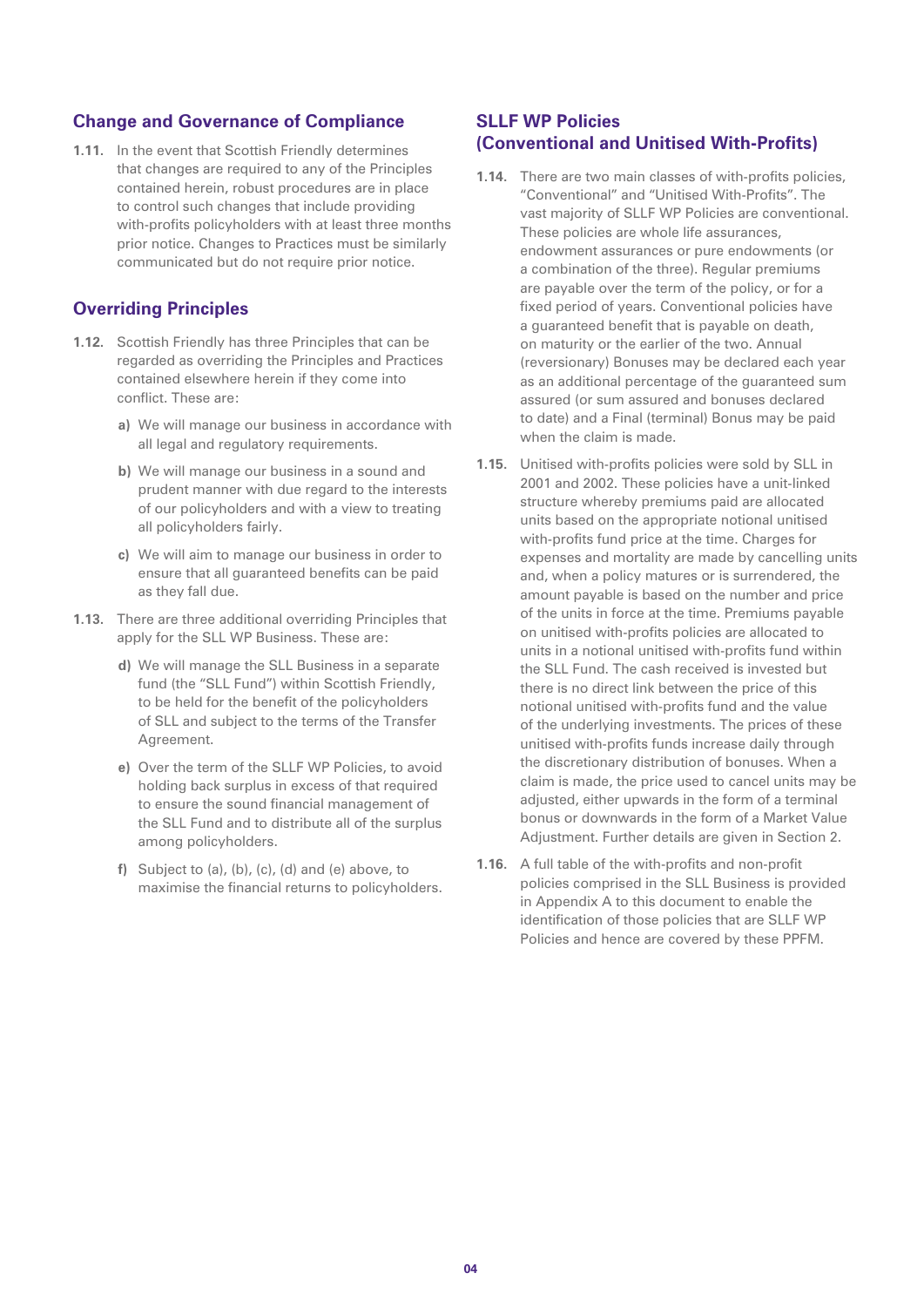# **2. The amount payable under a with-profits policy, Annual Bonuses, Final Bonus and Smoothing**

## **Introduction**

**2.1.** This section describes the Principles and Practices governing the amounts payable under SLLF WP Policies, the determination of Annual (reversionary) Bonuses and Final (terminal) Bonus, and the application of Smoothing. It covers how the current methods and any relevant historical assumptions are documented, the procedures for changing either the current method or any assumptions or parameters relevant to a particular method, and the systems maintained to deliver the results of particular methods.

## **Principles – amounts payable under a SLLF WP Policy**

- **2.2.** In assessing the amounts payable under a SLLF WP Policy, the aims of the methods used are to meet the objectives as set out in 1.12 and 1.13. Importantly, they aim to provide policyholders with a fair return on their policy that reasonably reflects the experience of SLL (prior to the transfer) and the SLL Fund (following the transfer) whilst the policy has been in-force, and subject to Smoothing. They also aim to distribute all Surplus in the SLL Fund in a fair manner to policyholders over the remaining term of the existing policies.
- **2.3.** Discretion is applied in the application of Bonuses (both Annual and Final) to the guaranteed sum assured, Smoothing and the determination of cash Surrender Values when policies are discontinued. The Board aims to provide returns under policies that have regard to the contribution that each policy makes and allow for the shared (and smoothed) experience of the SLL Fund as a whole. This is reflected in the methods and assumptions used.
- **2.4.** Discretion is applied in the application of the methods to determine the amounts payable. Scottish Friendly's aim is to achieve a very broad form of equity over different product types, sizes and generations comprised in the SLL Fund in a way that does not require frequent reviews to bonus rates and Surrender Value bases.
- **2.5.** Appropriate control mechanisms are in place should Scottish Friendly wish to change in any way the methods it adopts in determining the amount payable under a SLLF WP Policy. Such changes can be modifications to current methods or the adoption of entirely new methods. The Board or

the With-Profits Actuary can initiate changes. In either case the With-Profits Actuary will undertake a report for the Board setting out the implications of the change and the Board will then decide whether to implement the change. All methods used, including amendments, are appropriately documented.

**2.6.** In applying the methods to determine the amounts payable under SLLF WP Policies there is a need to consider historical experience and, where appropriate, make assumptions about the past. For example, consideration needs to be given to previously applied investment returns, charges or allocations of miscellaneous Surplus. In the light of new information, different methods or new techniques, Scottish Friendly may change any assumptions used regarding the historical experience. In making any changes Scottish Friendly will have due regard to the fair treatment of policyholders and the materiality of any change.

## **Principles – Annual Bonuses under a SLLF WP Policy**

- **2.7.** The aim in setting Annual Bonus rates is to provide policyholders with additional guaranteed increases in the value of their policies above the guaranteed basic benefits in a manner that is consistent with the key financial objectives as set out in 1.12. Specifically, it is important to consider:
	- **2.7.1. Solvency.** To ensure that the bonus declared is never so large as to pose a significant risk to Scottish Friendly's or the SLL Fund's solvency, both short-term and long-term.
	- **2.7.2. Guarantees.** To ensure that the build-up of guaranteed benefits does not lead to significant overpayment of benefits against the value of the underlying assets in the SLL Fund. This would be inequitable in that it would reduce the amount available to be paid under other SLLF WP Policies.
	- **2.7.3. Stability.** To limit the change in bonus from one year to the next insofar as economic conditions and the financial position of Scottish Friendly and the SLL Fund allow.
	- **2.7.4. Regulatory requirements.** To take into consideration regulatory requirements to protect with-profits policyholders.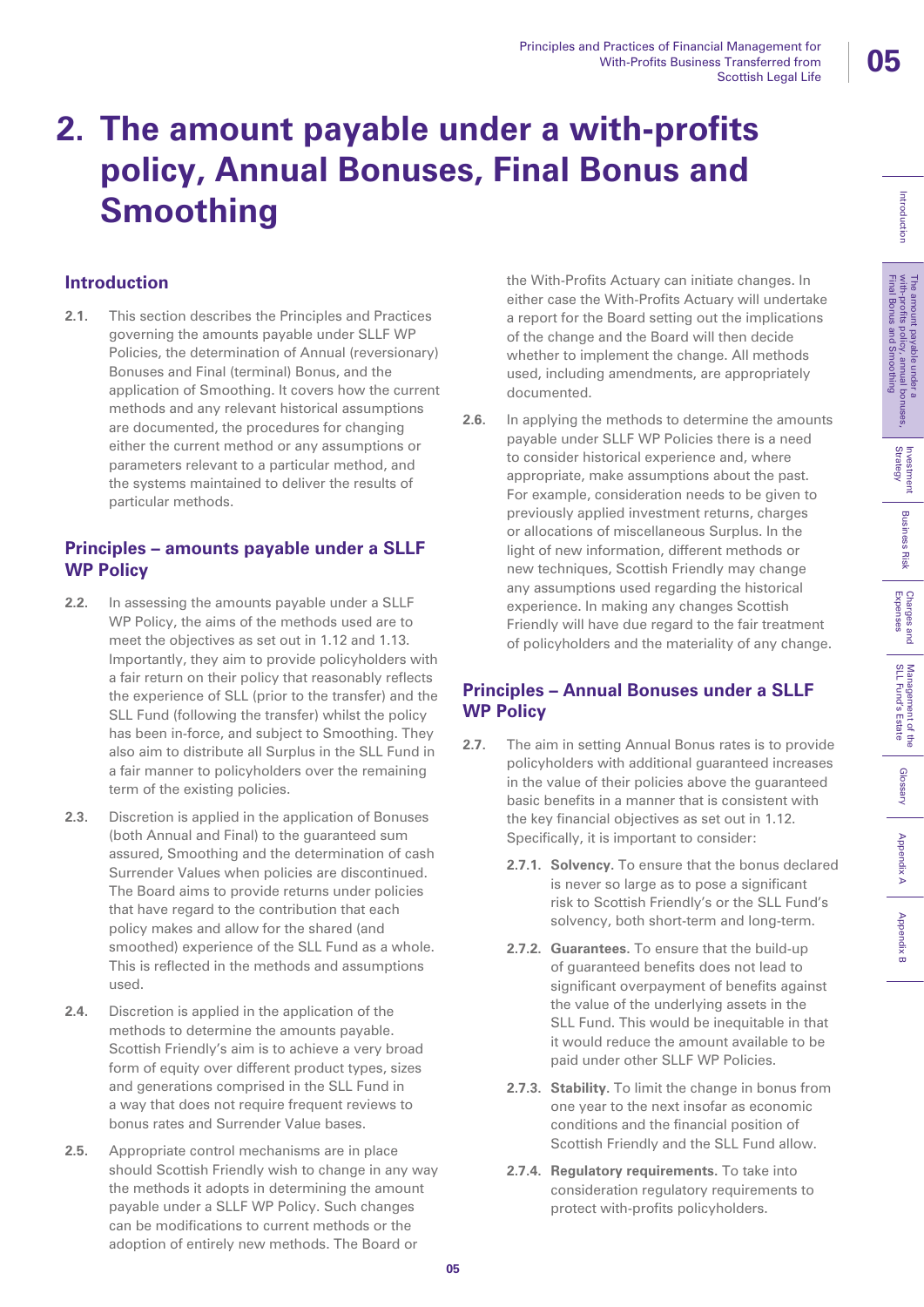- **2.8.** The Board will also consider the effect that Annual Bonus rates may have on the investment policy for the SLL Fund. In general, the higher the Annual Bonus rate, the greater the build-up of guaranteed liabilities and the more restrictive the investment policy needs to be. Lower Annual (guaranteed) Bonuses allow more freedom to invest in assets with a greater risk (such as equities and property), with the prospect of earning higher returns over the long-term.
- **2.9.** Within the SLL Fund, Scottish Friendly operates a number of bonus series, that is groups of product types that historically have shared Annual Bonus rates and/or Final Bonus. These bonus series were determined many years ago and the products concerned have premium rates that were created on consistent bases, and this bonus rate sharing is expected to continue in the future.
- **2.10.** Conventional products in the UK and the Republic of Ireland (RoI) share the same Annual Bonus rates but different Final Bonus rates apply. Annual Bonus rates for the two countries will only differ if significant differences in the anticipated experience emerge which would threaten the SLL Fund's or Scottish Friendly's financial stability if bonus rates were kept the same.
- **2.11.** The SLL Fund is closed to new business and therefore there are no issues in relation to the maintaining of current bonus series or the creating of new bonus series for new with-profits business included in the SLL Fund.

## **Principles – Final Bonus under a SLLF WP Policy**

- **2.12.** In determining the total pay-out on a SLLF WP Policy becoming a claim by death, maturity or surrender, Scottish Friendly may add a Final (terminal) Bonus. This is aimed at increasing the benefits guaranteed under a policy closer to the underlying value of that policy as assessed by the experience throughout its lifetime within the SLL Fund. The principles covering amounts payable (as opposed to the Final Bonus element) are set out in 2.2 to 2.6 previously and the principles governing Smoothing are set out in 2.14 to 2.18.
- **2.13.** Rates of Final Bonus are reviewed at regular intervals consistent with the smoothed nature of returns under SLLF WP Policies which are not subject directly to the effects of day to day fluctuation in asset values. Nevertheless, further reviews will take place if economic conditions or Scottish Friendly's or the SLL Fund's position change rapidly and, without such a review, values would be unfair or threatening to the SLL Fund's or Scottish Friendly's financial stability.

### **Principles – Smoothing under a SLLF WP Policy**

- **2.14.** Smoothing is the process of limiting the immediate impact on the claim values of with-profits business of changes to the underlying experience, notably the effects of investment market movements. Such changes can be short-term or long-term. It is achieved through the setting of Final Bonus rates, MVAs and Surrender Value bases that do not change for a period of time, and through limiting the change of claim values from one bonus rate review to the next.
- **2.15.** The process of Smoothing inevitably results in the payment of claim values that can be more or less than the value payable if Smoothing did not occur. To limit any unfair advantage that a policyholder could take, the degree of Smoothing varies according to the degree of freedom the policyholder has with regard to the timing of the claim and the type of with-profits policy.
- **2.16.** In general, a greater degree of Smoothing applies to conventional as opposed to unitised with-profits business and to death and maturity claims as opposed to surrender claims. Consequently MVAs and Final Bonus rates on unitised with-profits business will be subject to review at more frequent intervals than for conventional business.
- **2.17.** The exception to 2.16 is with respect to conventional surrender claims, where greater Smoothing may apply. Surrender Value bases are reviewed less frequently than Final Bonus rates but when reviews do take place the aim is to move Surrender Values closer into line with the underlying asset values. The Board does, however, reserve the right to take other economic and demographic factors into account in determining appropriate Surrender Value bases.
- **2.18.** It is intended that Smoothing will have a neutral effect on the SLL Fund over time. The cost or benefit of Smoothing, that is the total under or overpayment of claim values in comparison to the values payable if Smoothing did not occur, falls to the SLL Fund's Estate. Scottish Friendly does not consider it necessary to place an explicit limit on the total cost of Smoothing but the total cost (and hence scale) is limited by the size of the SLL Fund's Estate and influenced by the key financial objectives set out in 1.12 and 1.13. Section 6 gives details regarding the management of the SLL Fund's Estate as the SLL Business runs off.

### **Practices – amounts payable under an SLLF WP Policy**

**2.19.** As referred to in 1.14 and 1.15, the amount payable under an SLLF WP Policy is determined by reference to a guaranteed basic benefit, the attaching Annual Bonuses and the Final Bonus applicable at the date of claim. The methods used to determine the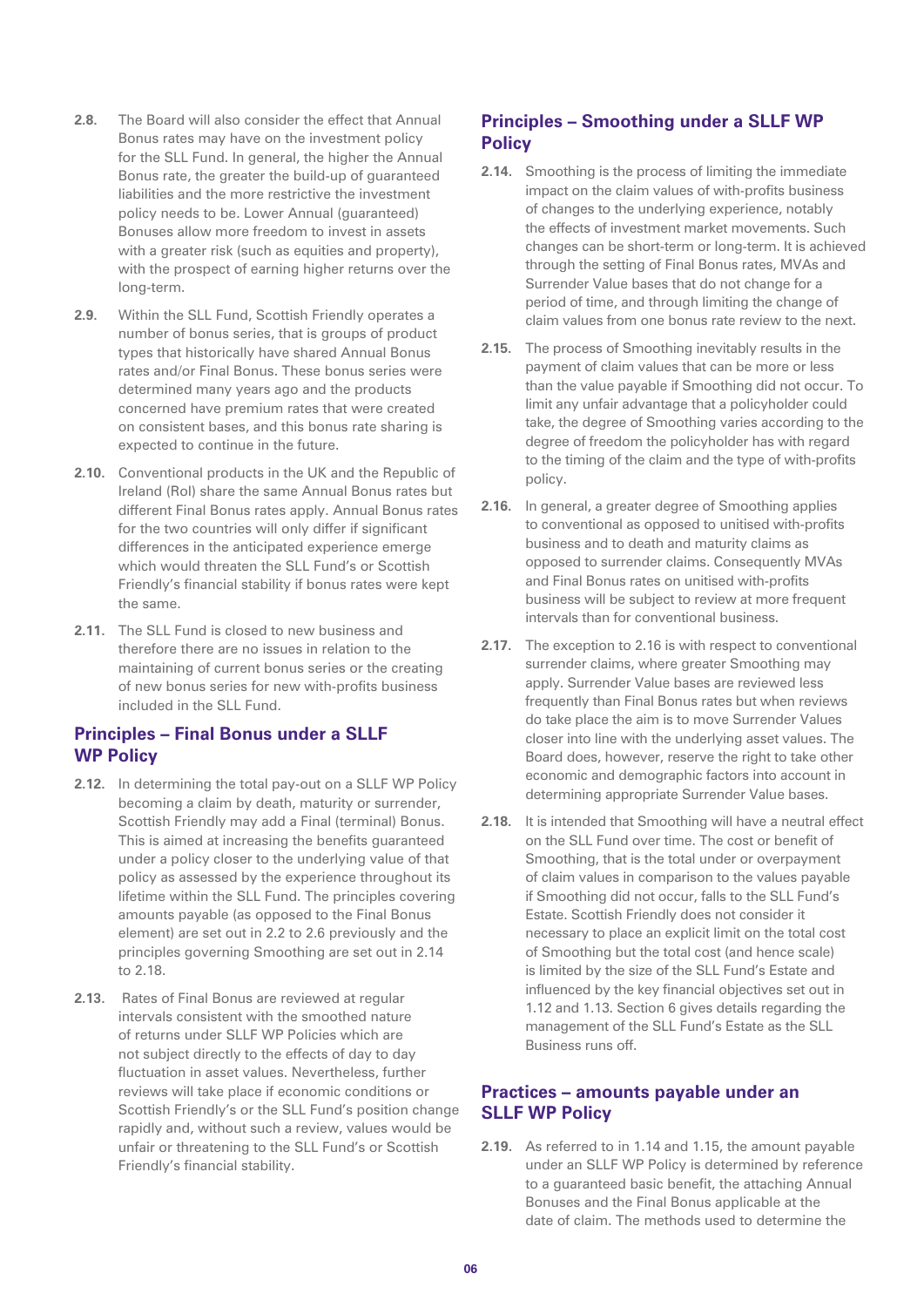amount payable will follow the methods used to determine Annual and Final Bonus rates. The main method used to determine the amount payable is to consider individual and aggregate Asset Share values. For Endowment policies, the Asset Share at maturity is used to help determine the level of Final Bonus to be paid and, hence, the pay-out as described in 2.43 to 2.53. For Whole of Life policies, the Asset Share approach works less well and a different approach has to be adopted, as described in Sections 2.25 to 2.28.

## **Asset shares**

- **2.20.** An Asset Share essentially represents the retrospective accumulated value of a particular policy based on the actual investment and other experience of the relevant fund. It is calculated by accumulating premiums year by year at the relevant fund's actual rate of investment return and allowing for all sales, administration and mortality costs associated with the business.
- **2.21.** An Asset Share methodology has been in use in managing the SLL Fund only from around 2000 onwards and calculations require information on expenses and investment returns well before this time. Much of this information is not available in a form suitable for use within Asset Share calculations and therefore approximations have to be applied.
- **2.22.** The aggregate value of the individual Asset Shares can be compared with the total value of the actual assets backing the business to validate the results. In practice, there is an excess of assets which, after making provision for any policy guarantees, is termed the Estate. The Estate has been built up over the life of the relevant business included in the SLL Fund (including prior to its transfer to Scottish Friendly) for many reasons, such as the payment of claims below Asset Shares, the impact of policyholders ceasing premium payment and profits caused by improving mortality. Scottish Friendly aims to distribute the SLL Fund's Estate as the business runs off and this is covered in Section 6.
- **2.23.** The size of the SLL Fund's Estate makes it unnecessary to make any allowance for the costs of guarantees or charges for the use of capital or other risks within the Asset Share accumulation. The SLL Fund's Estate is assumed to have met these costs.
- **2.24**. Whilst the concept of Asset Shares is now well established within Scottish Friendly, improvements to the detailed methodology are made from time to time. Such improvements are introduced on the recommendation of the With-Profits Actuary under the procedures outlined in 2.5.

## **Notional Asset Shares for Whole of Life policies**

- **2.25.** The Asset Share methodology is generally considered to be inappropriate for Whole of Life policies, particularly at high ages. This is because the negative effect of expense charges (if levied on a per policy basis) and the mortality charges can outweigh the positive effect of the investment return.
- **2.26.** The Board agreed in December 2010 that the Asset Shares for Whole of Life policies should be 'reset' to a level based on the sum assured and vested bonus for each individual policy. This is described in Appendix B.
- **2.27.** The notional Asset Shares for Whole of Life policies were recalculated in 2012 and 2016 to better reflect the value of the expected pay-outs, which resulted in an enhancement in the Asset Shares. Further recalculations may be carried out in the future should the Board deem this to be appropriate, having considered the advice of the With-Profits Actuary.
- **2.28.** These notional Asset Shares will be increased each year by the investment return earned on the assets backing the SLL Fund and reduced by the expense charges applied. The present intention is that no deduction will be made for the cost of mortality.

## **Main Assumptions**

- **2.29.** The main assumptions used in the determination of the amount payable under SLLF WP Policies concern investment return, management expenses, mortality and tax.
- **2.30. Investment return.** The SLL Fund's assets are hypothecated to the main classes of business, with those backing UK and RoI business being identified separately. The income and growth for the individual asset types are adjusted for tax (where appropriate) and amalgamated to produce the with-profits investment return assumptions for UK and RoI taxable and tax-exempt business for the SLL Fund. Investment management costs are allowed for based on the actual costs to the SLL Fund expressed as a percentage of the funds under management in the SLL Fund and after allowing for tax relief where appropriate.
- **2.31. Management expenses.** Prior to the date on which the Transfer Agreement took effect SLL's expenses were divided according to the practices applied by SLL which were reflected in the relevant PPFM. From the date on which the Transfer Agreement took effect the expenses attributed to the Asset Shares will be the actual charges made by Scottish Friendly on policies within the SLL Fund.
- **2.32.** While the total charges deducted from the SLL fund are those stated in the Transfer Agreement,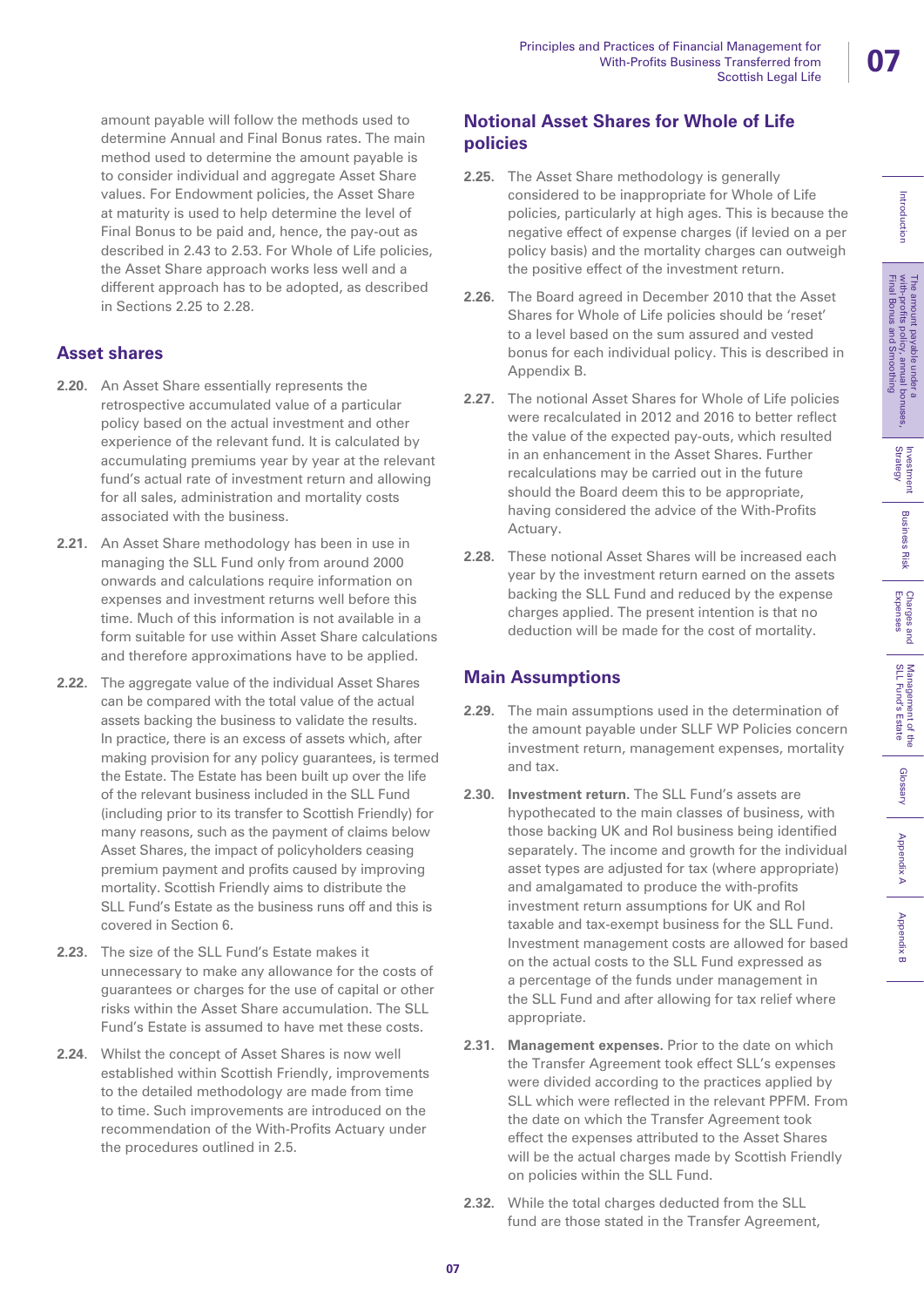the allocation to individual policies has been varied. This is because the original charging approach bore too heavily on the smaller policies. From 1 January 2010 charges to individual policies have been based on a percentage of the accumulated fund and a percentage of the premiums payable rather than a fixed amount per policy.

- **2.33. Mortality.** For the SLL Fund's with-profits endowment business the cost of mortality is not a major factor in determining Asset Shares. The Asset Share calculations allow for mortality charges using best estimate mortality assumptions for Industrial and Ordinary business. By so doing, any mortality profits or losses will accrue gradually to the SLL Fund's Estate (see Section 6). For the Whole of Life policies, mortality charges at high ages can represent a significant charge to the Asset Share and this is one reason why a revised approach has become necessary. No mortality charge is made to the notional Asset Shares used for Whole of Life policies from 31 December 2010.
- **2.34. Tax.** For taxable business, allowance for tax is made when assessing the investment return and management expenses as described in 2.30, based on the rates applicable at the time the cashflows took place. The actual corporation tax charged to the SLL Fund in a given year is governed by the Transfer Agreement. It will depend on a number of factors that cannot all be allowed for within the Asset Share calculations. Any difference between the actual tax charged and that assumed within the Asset Share calculations is met from or contributes to the SLL Fund's Estate.

### **Approximations, documentation and change procedures**

- **2.35.** In line with the principle set out in 2.4, extensive approximations are used in the application of the methods. These approximations carry over to the parameters and assumptions used. Unless otherwise indicated, approximations are shared across generations of policyholders and across different types of SLLF WP Policies.
- **2.36.** The With-Profits Actuary documents the methods, parameters and assumptions used to determine the amount payable to policyholders and key aspects are contained in reports presented to the Board. Bonus rates are decided upon at meetings of the Board and decisions are set out in the minutes.
- **2.37.** As described in 2.5, the Board or the With-Profits Actuary can initiate changes subject to the control procedures set out therein.

### **Practices – Annual Bonuses under SLLF WP Policies**

- **2.38.** Annual (reversionary) Bonus rates for conventional with-profits business included in the SLL Fund are normally reviewed and declared annually in arrears, usually in the first quarter of the year and covering the previous calendar year. When policies become claims after the year-end but before that year's bonus declaration is made the previous year's interim bonus is payable.
- **2.39.** Annual Bonus rates for unitised with-profits business included in the SLL Fund manifest themselves as daily increases to the unit price as described in 1.15. The rate of unit price increase can be amended at any time but usually rates are reviewed once a year.
- **2.40.** The starting point for the approach used in setting Annual Bonus rates is to consider the sustainability of bonus rates that do not depart significantly from those declared in recent years. This reflects the expectation on the policyholder's part that, in normal circumstances, rates will change relatively infrequently.
- **2.41.** Asset Shares (including the enhancement described in Section 6) are projected forward under different economic scenarios and using current rates of Annual Bonus, to determine the level of Final Bonus (if any) that would be payable to ensure maturity values equated to the Asset Shares. The aim is to establish if current rates of Annual Bonus (taking a long-term view) allow for an appropriate proportion of bonus and pay-out to be paid in Final (nonguaranteed) form under reasonably foreseeable economic and demographic experience.
- **2.42.** As a guide, Scottish Friendly's aim in respect of the SLL Fund, over the long term, is to pay Final Bonus rates in the region of 1.5% to 2.5% of the guaranteed sum assured and declared Annual Bonuses for each year of term, consistent with maintaining an appropriate free asset position and appropriate investment freedom. Where projected Final Bonus rates on "best estimate" assumptions lie generally within these ranges, then current Annual Bonus rates would be regarded as supportable.
- **2.43.** Where projections assuming current Annual Bonus rates do not produce acceptable results, alternative Annual Bonus rate assumptions are tested to determine the most appropriate rates to be declared. Should it be necessary to reduce Annual Bonus rates in the SLL Fund, Scottish Friendly would seek to avoid large reductions (beyond 0.50% per annum) subject, however, to Scottish Friendly's and the SLL Fund's solvency position being satisfactory.
- **2.44.** As described in 2.39 and 2.43, Scottish Friendly's aim in respect of the SLL Fund is to set Annual Bonus rates that will change relatively infrequently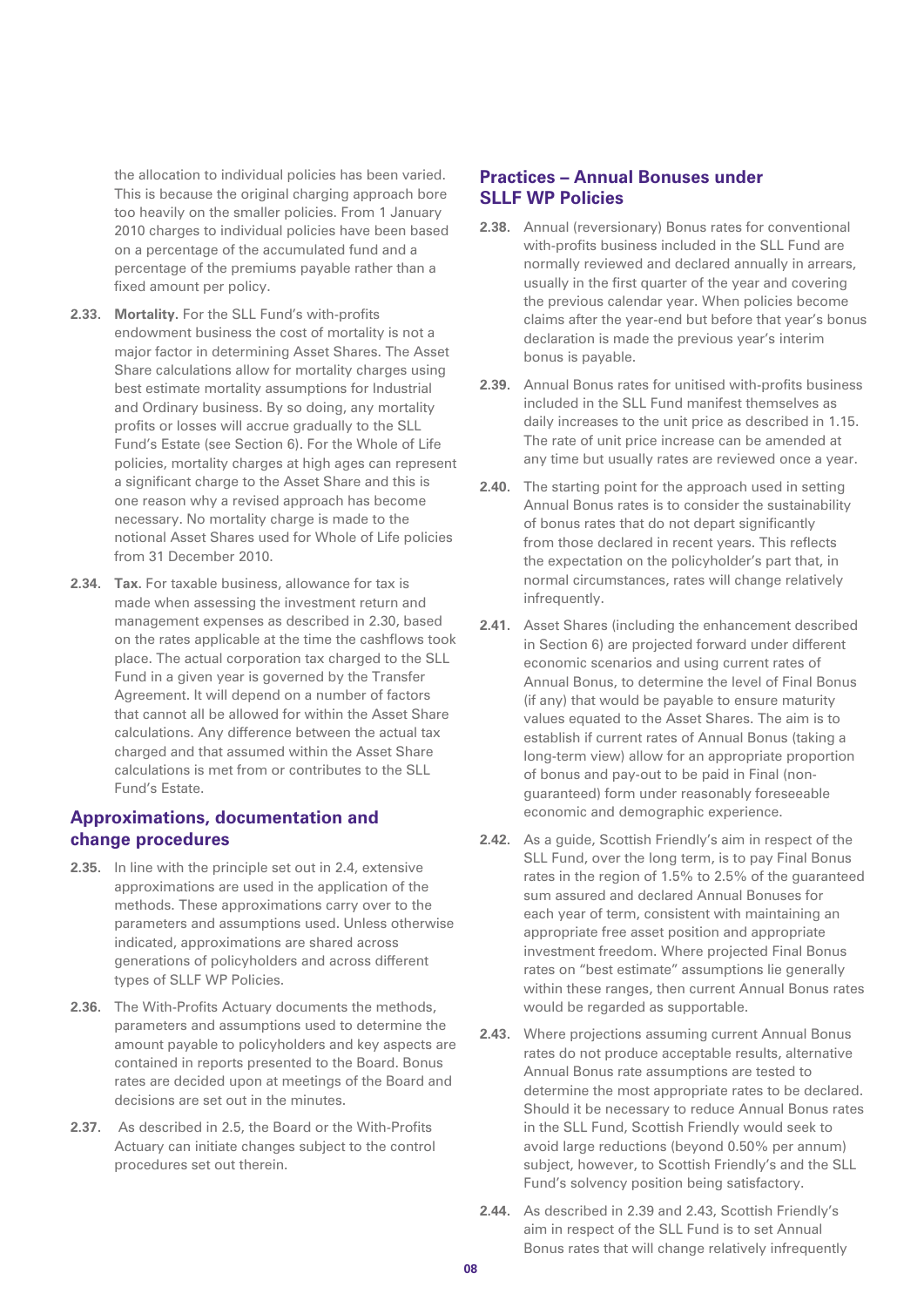Introduction

and avoid large fluctuations. Nevertheless, Scottish Friendly does not have any maximum amount by which Annual Bonus rates would alter. In a situation where Scottish Friendly's or the SLL Fund's solvency was under threat, or there is not expected to be sufficient Surplus in the SLL Fund, Scottish Friendly may act to reduce Annual Bonus rates significantly. Indeed, in extremis, it may decide not to declare a bonus.

**2.45.** For conventional business included in the SLL Fund it is the practice of Scottish Friendly to set interim Annual Bonus to make allowance for any entitlement to bonus that a policy may have in respect of the time between the last Annual Bonus declaration and the time of the claim. Normally in the context of the SLL Fund interim bonus rates are set equal to the last declared Annual Bonus rates but different rates may apply if the Annual Bonus rate at the next declaration is expected to change.

## **Practices – Final Bonus under SLLF WP Policies**

- **2.46.** A Final (terminal) Bonus may be added to maturity, death and surrender claims under SLLF WP Policies. It is an upward adjustment to the policy value to make some allowance for any excess of the value of the Asset Share over the value of the guaranteed sum assured and Annual Bonuses added. This is further described in 2.19 to 2.24. Rates are smoothed as referred to in 2.57 to 2.60.
- **2.47.** The aim in the long term, in determining pay-outs for surrendering and maturing SLLF WP Policies, is to return as a group, on average 100% of Asset Shares. The amounts payable in any year, or to any particular policyholder, may be more or less than 100%, due to the effects of Smoothing, guarantees, and grouping of policies.
- **2.48.** The aim in the short term is to ensure that, subject to meeting any guaranteed benefits:
	- pay-outs for at least 90% of maturity and surrender pay-outs made to the holders of conventional with-profits policies should fall within the range 70% to 130% of Asset Shares.
	- pay-outs for at least 90% of exiting unitised withprofits policies fall in the range 70% to 130% of Asset Shares.
- **2.49.** The approach (subject to 2.45) is to set rates for Endowment maturity values on conventional with-profits business included in the SLL Fund by comparing the aggregated value of the Asset Shares of groups of individual policies with their guaranteed benefits. The policies that are considered are those that are to reach their maturity

date during the period the bonus rates are expected to be in force.

- **2.50.** Policies with similar attributes are normally grouped together. At present the high level groupings are territory and class of business (i.e. UK/RoI and IB/OB). Within each group the Asset Shares are aggregated by term at maturity. Asset Shares include enhancements made to allow for the distribution of the SLL Fund's Estate as described in Section 6.
- **2.51.** Scales of Final Bonus rates, across all terms are then derived with the aim of satisfying the practices detailed in 2.47 and 2.48.
- **2.52.** The approach in respect of claims on unitised SLLF WP Policies is to set rates such that policy values payable broadly equate to the enhanced Asset Share (i.e. enhanced as described in Section 6). Scottish Friendly may apply a Final (terminal) Bonus if the SLLF WP Policy's value using the current unit price is less than the Asset Share, enhanced as described in Section 6. Scottish Friendly may apply a Market Value Adjustment (MVA), which is an applied reduction where the SLLF WP Policy's value is in excess of the enhanced Asset Share. The MVA is, in effect, a negative Final Bonus and an MVA will only be applied if no terminal bonus is payable under a SLLF WP Policy. An MVA is not applicable on certain events (according to contract terms) such as automatic cash withdrawals, maturity or death. Final Bonus and MVA rates are subject to rounding (currently to exact multiples of 5%) and they apply regardless of the volume of claims occurring at the time concerned.
- **2.53.** Final Bonus scales are designed with maturing policies in mind but the same scales apply for death claims, and for surrender claims under unitised policies. Surrendering conventional policies may also receive Final Bonus based on the maturity claim scale, but surrender values for endowment policies will not typically exceed Asset Shares at the point of claim.
- **2.54.** For whole of life SLLF WP Policies, where a full claim is only payable on death, the concept of Asset Shares has less meaning. Scottish Friendly declares the same bonus rates for whole of life SLLF WP Policies as for endowments of equivalent duration in force. For durations where the number of whole of life death claims is expected to exceed the number of endowment maturities, the anticipated whole of life pay-outs are examined to ensure these policyholders receive a reasonable return for their investment.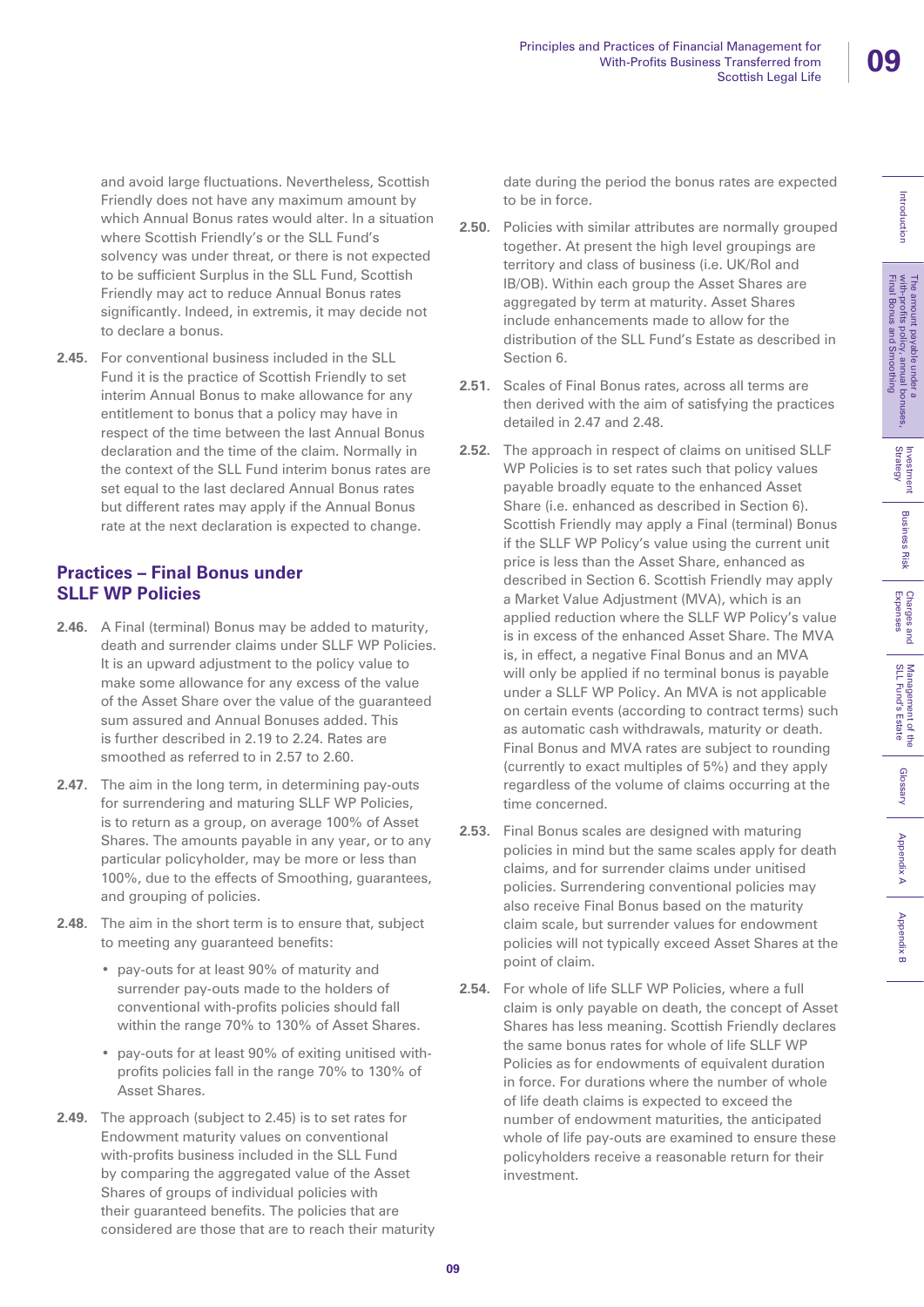- **2.55.** Final Bonus rates do not currently vary according to the tax status of policies, reflecting that the benefits of receiving investment returns without taxation have historically largely been cancelled out by the proportionately higher unit costs (because average premiums on tax exempt policies are smaller) and that Scottish Friendly does not receive tax relief on expenses for its exempt business. Scottish Friendly may in the future vary Final Bonus rates according to the tax status of the policies should it become appropriate to do so.
- **2.56.** Final Bonus rates (and MVAs) are declared at the discretion of the Board on the advice of the With-Profits Actuary. Final Bonus rates on conventional business included in the SLL Fund are generally reviewed yearly. Final Bonus rates and MVAs on unitised with-profits business included in the SLL Fund are currently reviewed four times a year although more frequent reviews may be undertaken in volatile market conditions. However, for both classes of business, Scottish Friendly has the right to review Final Bonus rates (and MVAs) at any time. For example, they may be reviewed when there are significant changes in investment market conditions. An example of a significant change is a movement of +/- 10% in asset market values.

### **Practices – Smoothing of SLLF WP Policies**

- **2.57.** These practices follow the principles as set out in 2.14 to 2.18. Scottish Friendly's Smoothing practice in normal circumstances for conventional business included in the SLL Fund is to limit the change in maturity value (upwards or downwards) to 10% from one review to the next. However, the Board can, on the advice of the With-Profits Actuary, depart from this limit (or make declarations more frequently than annually as described in 2.56) should the financial condition of the SLL Fund so dictate. The practice for unitised with-profits business included in the SLL Fund is simply to round Final Bonus rates or MVAs to the higher or lower 5%, whichever lessen the impact of any change. Furthermore, the Board will, after taking into account the advice of the With-Profits Actuary, seek to ensure that the application of Smoothing is not expected to inhibit the fair application of any distributions being made from the Estate.
- **2.58.** There is no set period for which Smoothing is expected to become neutral, nor is there any overall limit to the accumulated cost of, or excess from, Smoothing which Scottish Friendly is prepared to tolerate in the SLL Fund. This is because Scottish Friendly regards the SLL Fund's Estate as sufficient to be able to provide for the cost of Smoothing. In the unlikely event that adverse economic or demographic circumstances arose to the extent that the stability of the SLL Fund or the overall solvency of Scottish

Friendly was put at risk the Board could adjust payments very rapidly.

- **2.59.** Surrender Value bases in the SLL Fund are reviewed regularly to ensure that the resulting values do not move too far away from the enhanced Asset Share values.
- **2.60.** The same Smoothing methodology is applied to all generations and types of conventional with-profits policies included in the SLL Fund regardless of term or bonus series. Likewise, the same Smoothing methodology used for the unitised with-profits business included in the SLL Fund is applied to all types of policy within this category.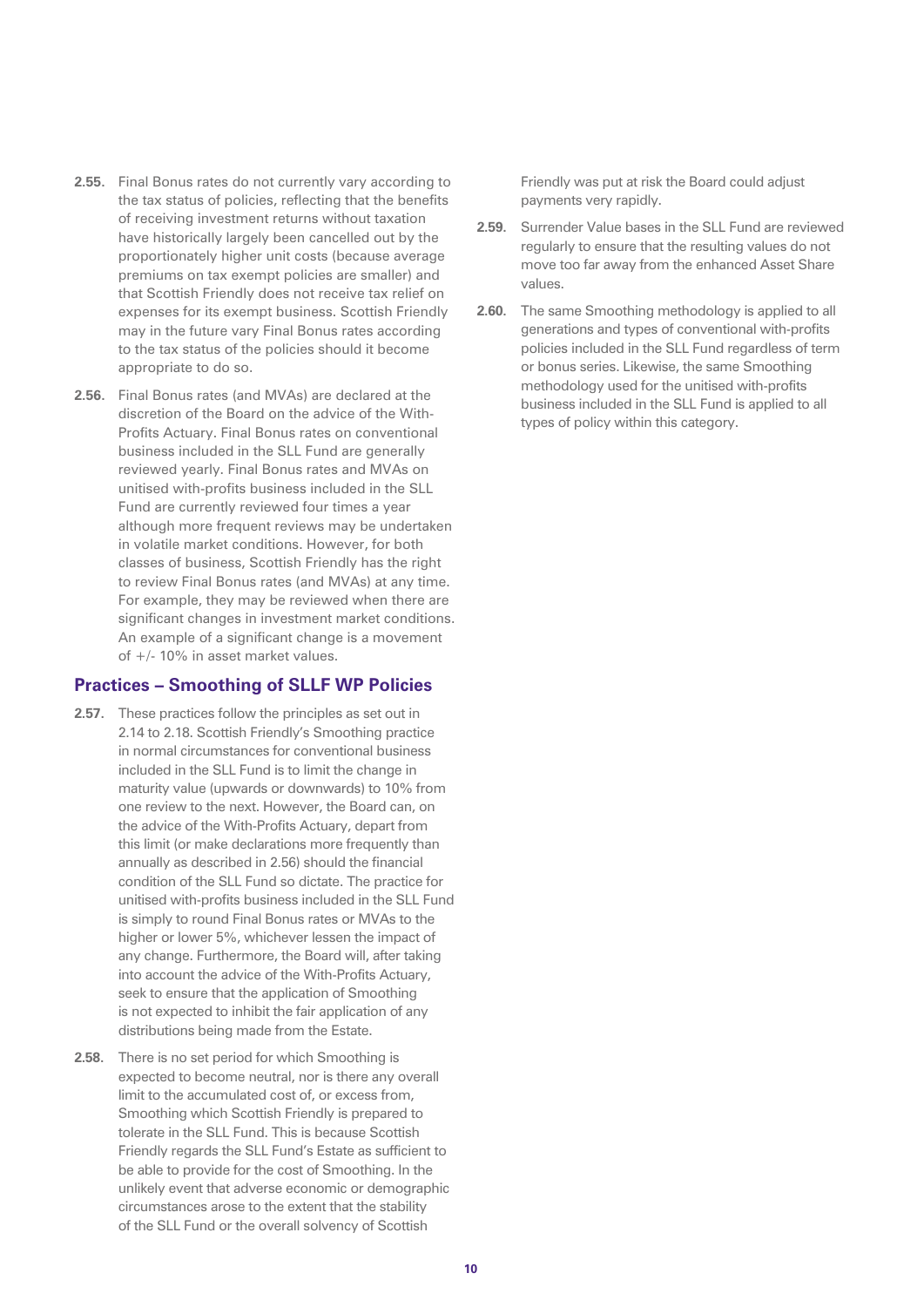# **3. Investment Strategy**

## **Principles**

- **3.1.** Scottish Friendly's investment strategy for the SLL Fund supports the key financial objectives set out in 1.12 and 1.13. It has particular regard to the closed to new business status of the SLL Fund and the need for close and cost effective matching of assets to liabilities by currency and term. It also recognises that, over the longer term, investing in equities and property is expected to produce a better investment return than can be achieved by investing in cash and bonds. Within these principles, the Investment sub-committee of the Board (with advice from the With-Profits Actuary and other investment advisers) determines the detailed investment strategy of the SLL Fund.
- **3.2.** The asset classes that Scottish Friendly will consider for the SLL Fund are UK and overseas equities, fixed interest investments (such as gilts and other bonds), index linked investments, properties, cash and other investments including Derivatives. The SLL Fund has liabilities in both the UK and RoI and, as stated, has regard to currency matching (in pounds or euro) where appropriate. A broad spread of assets is held (by class and individual holding) to reduce risk and holdings are within those permitted by regulation.
- **3.3.** Non profit, linked and other non with-profits liabilities (for example reserves covering specific expenses or guarantees) included in the SLL Fund are matched using appropriate fixed interest stocks, Derivative instruments, linked assets and equity shares. The aim is to minimise the SLL Fund's market and credit risk.
- **3.4.** Insofar as with-profits business included in the SLL Fund is concerned, Scottish Friendly's primary aims are to maximise the returns to with-profits policyholders while preserving the ability of the SLL Fund to meet guaranteed payments. In determining the mix of assets between different asset classes, the investment strategy will take account of the financial strength of the SLL Fund, its ability to meet its regulatory capital requirements, and the long term expected returns available in each asset category and their volatility. Currency influences apart, UK and RoI with-profits business included in the SLL Fund is viewed as a homogeneous unit for investment purposes, and in that regard will tend to have broadly similar investment strategies.
- **3.5.** In determining the investment strategy for the SLL Fund Scottish Friendly has regard to the support available from the SLL Fund's Estate. The distribution of the SLL Fund's Estate serves to increase the discretionary element of claims and this permits Scottish Friendly to take a more flexible approach to investment of the SLL Fund than would otherwise be required.
- **3.6.** The SLL Fund may use derivatives to reduce investment risk or to gain exposure to a market or sector that cannot be obtained effectively through direct investment.
- **3.7.** In most circumstances the SLL Fund's exposure to a single counterparty is limited (currently to 2% of aggregate with-profits Asset Shares). However, this limit can be breached subject to the approval of the Board and having regard to the advice of the Finance Director. Such a circumstance might arise where particular Derivative options are written by a very limited number of counterparties and Scottish Friendly is forced to assess the trade-off between counterparty and market risk.
- **3.8.** The SLL Fund does not hold any assets that would not normally be traded.

## **Practices**

- **3.9.** Scottish Friendly's investment strategy in respect of the SLL Fund is formally reviewed at least once a year. Reviews may also take place more frequently at times where a change in investment conditions suggests that the current strategy might no longer be appropriate.
- **3.10.** At the time of a review, suitable assets are earmarked to non with-profits liabilities (as referred to in 3.3) in the SLL Fund and the remaining assets are deemed to match the withprofits liabilities of the SLL Fund.
- **3.11.** High level checks are completed on a regular basis to ensure that the assets held by the fund continue to remain suitable taking due account of the nature, term and currency of the policy liabilities calculated on a realistic basis. In particular, detailed consideration is given to the impact that any potential adverse market conditions may have on the solvency of Scottish Friendly.

Charges and<br>Expenses

**Appendix B**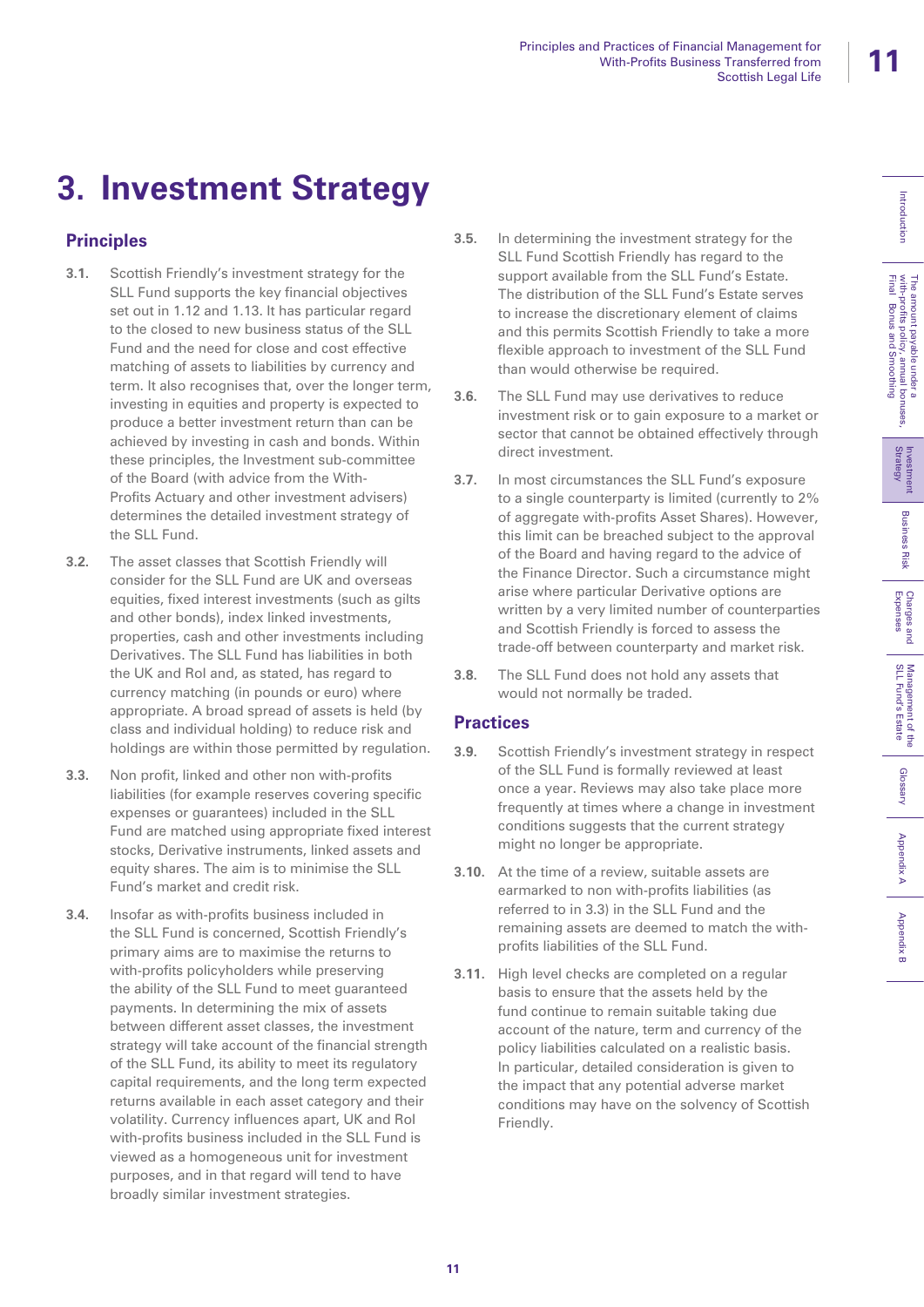- **3.12.** Cash flows are monitored at a high level and various cash flow projections (updated at least annually) are available to help ensure the fund maintains sufficient liquidity.
- **3.13.** The amount of equity and property content (the "equity backing ratio") is closely monitored as returns from such investments are generally more volatile than those from a fixed interest portfolio, and the equity backing ratio would be reduced if necessary to ensure the solvency position of the fund was not compromised by an unsuitable asset mix.
- **3.14.** We would expect the future equity backing ratio of the SLL Fund to normally be in the range of 10% to 50%.
- **3.15.** No move away from these provisions can be made without the sanction of the Board having taken into account advice from both the Investment Committee and the With-Profits Actuary.
- **3.16.** Due regard is also given to security and diversification within each asset class, taking into account Scottish Friendly's approved risk appetite

### framework.

- **3.17.** Wherever possible, Scottish Friendly invests in stock exchange investments using index-tracking collective investment schemes1. This minimises the investment costs and limits investment risk to the SLL Fund. Scottish Friendly invests in actively managed collective investment schemes for the SLL Fund when suitable index tracking schemes are not available and in segregated funds for asset classes where no collective schemes are available.
- **3.18.** As explained in 3.1, the detailed investment strategy for the SLL Fund is determined and controlled by the Investment Committee. Senior managers, including the With-Profits Actuary, assist the Committee in these tasks. Any change to the detailed investment strategy of the SLL Fund, or investment in new or novel investment instruments, would need to be agreed by this body before it could be brought into effect for the SLL Fund.

**1 A pooled fund arrangement such as a unit trust or OEIC, operated by an independent manager.**

## **4. Business Risk**

### **Principles**

- **4.1.** Under the terms of the Transfer Agreement, with the exception of the two items noted below in 4.3, the policyholders within the SLL Fund shall bear all business risks arising from the business within the SLL Fund itself, and in normal circumstances shall only bear business risks arising from the business within the SLL Fund.
- **4.2.** The Risk Committee of the Board is responsible for the effective risk management of Scottish Friendly and the notional funds, including consideration of the business risks being borne.
- **4.3.** The exceptional items of business risk are
	- **a) Tax**

Scottish Friendly is taxed as a whole and the amount payable may differ from the amount that would have been payable if the SLL Fund and the rest of Scottish Friendly were taxed as independent units. The Transfer Agreement requires that the SLL Fund will be allocated 50% of any tax benefits (or be charged 50% of any additional tax) as a result of the amalgamation.

### **b) SLL Staff Pension Scheme**

Risks associated with the SLL Staff Pension Scheme (the Pension Scheme) are shared between the SLL Fund and Scottish Friendly's other funds. Under the terms of the Transfer Agreement, when the transfer became effective SLL set aside assets as security for the Pension Scheme. The SLL Fund bears no further risk associated with the Pension Scheme; if the cost of the Pension Scheme's obligations exceed the Scheme's assets by more than the value of the assets SLL has set aside, then this additional cost will be borne by Scottish Friendly's other funds.

It is anticipated that the assets set aside will be more than sufficient to secure Scottish Friendly's obligations to the Pension Scheme. These obligations have now been secured with external insurance companies (by 'buying-in' annuities) to reduce the risks of the scheme. The Pension Scheme is now in the process of being wound up.

**4.4.** The SLL Fund bears the risks associated with guarantees provided on SLLF WP Policies. The SLL Fund's Estate will normally bear the costs of meeting these guarantees but if the level of the SLL Fund's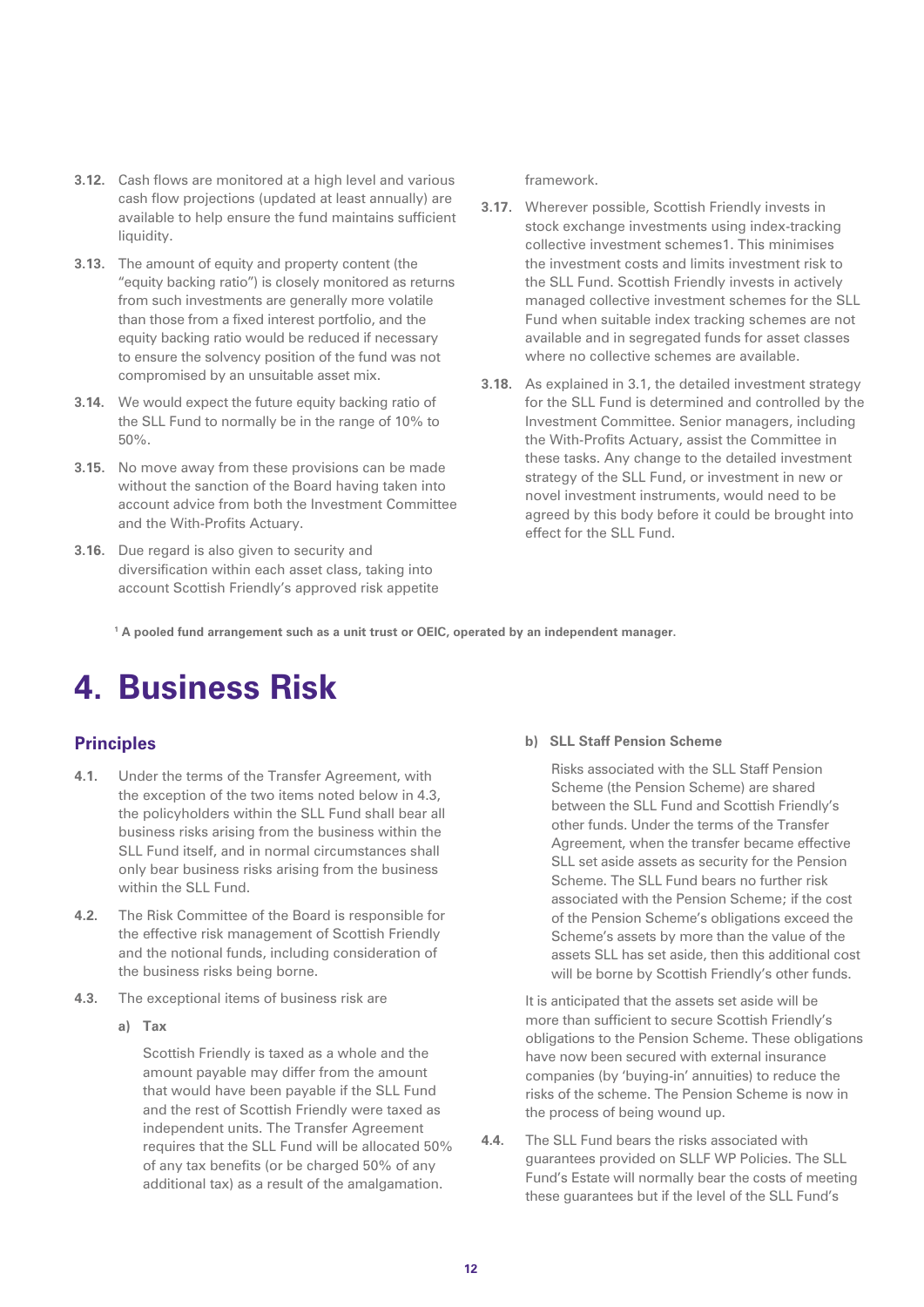Introduction

The amount payable under a<br>with-profits policy, annual bonuses,<br>Final Bonus and Smoothing

Glossary

Management of the<br>SLL Fund's Estate

Appendix B SLL Fund's Estate Management Smoothing Management of the Strategy Incondix Bonus and Smoothing Strategy<br>Introduction With-profits policy, annual bonuses, Strategy<br>Final Bonus and Smoothing Strategy

Charges and<br>Expenses

**Business Risk** 

Investment<br>Strategy

Appendix A

Appendix A

**Appendix B** 

Estate falls outside of the target range referenced in Section 6, Scottish Friendly may take various actions to bring the Estate back to within its target range. These actions are described in Section 6. In extreme circumstances these actions could include deducting from Asset Shares the cost of meeting guarantees in excess of charges already deducted.

**4.5.** Policyholders are exposed to the risk arising from maintaining the non-profit policies included in the SLL Fund. Any profits or losses arising from these risks, including any costs of compensation, accrue in the first instance to the SLL Fund's Estate but if the level of the SLL Fund's Estate falls below the level required to operate the Smoothing policy and provide working capital, any losses may be funded by reducing the Annual and Final Bonus rates in the SLL Fund.

## **Practices**

**4.6.** Profits and losses will arise from those parts of the business of the SLL Fund that do not directly relate to the management of the with-profits business included in the SLL Fund. These profits and losses are not directly credited or debited to policyholders' Asset Shares, but instead are credited or debited to the SLL Fund's Estate and this will increase or decrease as a result. As the SLL Fund's Estate is attributable to SLLF WP Policies and is used to enhance the value of Asset Shares as described in Section 6, there will be an indirect impact on the amounts payable under SLLF WP Policies. Effectively, therefore, the profits or losses from all business risks (either directly or indirectly) are pooled across all SLLF WP Policies in force.

## **5. Charges and Expenses**

### **Principles**

- **5.1.** The overall aim of Scottish Friendly's approach to applying charges and apportioning expenses to the SLL Fund's with-profits policies is that it should be fair and appropriate.
- **5.2.** Under the Transfer Agreement the SLL Fund is charged administration expenses and investment management charges. For the first ten years after the transfer the administration charge was composed of:
	- **a)** a percentage of the premium income received by the SLL Fund; and
	- **b)** a fee per policy that was dependent on the type of each policy within the SLL Fund, and inflation over the period from the date of the transfer.
- **5.3.** Since 30 September 2017, the tenth anniversary of the date of the transfer, the SLL sub-fund has paid charges to reflect the level of administration costs actually incurred by Scottish Friendly in its policy administration (including the administration of the SLL policies) with a view to ensuring that the SLL Fund bears no more than its proportionate share of such administration costs.
- **5.4.** Investment management charges will be subject to a maximum of 0.2% of the value of the investments within the SLL Fund each year.
- **5.5.** The Transfer Agreement also entitles Scottish Friendly to recover certain exceptional costs from the SLL Fund. These relate to exceptional costs incurred by Scottish Friendly arising from mis-selling issues related to policies issued by SLL and exceptional costs incurred by Scottish Friendly arising from

legal, tax or regulatory changes, directly affecting the policies issued by SLL or the SLL Fund that exceed £30,000. Scottish Friendly considers it unfair to attribute such costs to the members who happen to have policies in force in the year in which they are paid. By charging these costs to the SLL Fund's Estate, they are effectively spread and charged evenly to all Asset Shares throughout the whole of the runoff period of the business.

- **5.6.** For unitised with-profits business included in the SLL Fund, the charges for risk cover and management expenses (including investment costs) are defined in the policy provisions. Any difference between the administration and investment management costs charged to policies and the charges paid by the SLL Fund will accrue to, or be paid out of, the SLL Fund's Estate (see Section 6). Some charges are fixed whilst others are linked to inflation and these latter charges will increase in line with the appropriate inflation index. Whilst some policy provisions permit Scottish Friendly to change some charges without limit, increases would only be made should there be a significant increase in costs to which the charges relate and would not exceed that required to cover the actual increase in costs.
- **5.7.** For conventional business included in the SLL Fund, the aggregate charges applied to Asset Shares will equate to the per-policy and per-premium and investment management charges set out in the Transfer Agreement. The allocation of these aggregate charges to individual asset shares will be carried out in a manner which is designed to be fair to policyholders.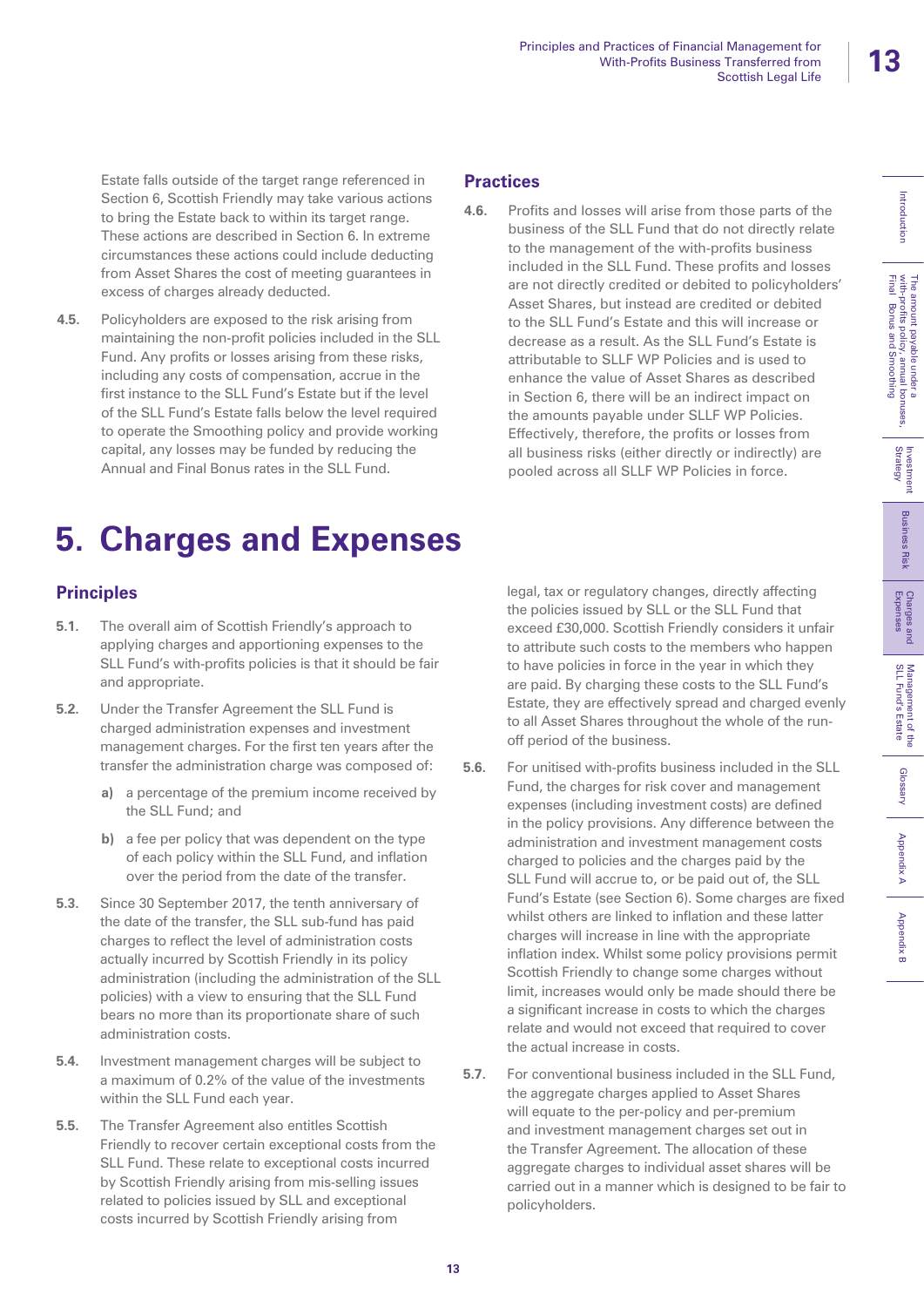**5.8.** Costs that are exceptional in nature and not directly related to the management of the business in force for the year in question are not brought into account for the purposes of the Asset Share calculation referred to above but are charged to the SLL Fund and serve to reduce the level of the SLL Fund's Estate (see Section 6).

### **Practices**

- **5.9.** Unitised SLLF WP Policies have a 1% annual management charge. This is taken by deducting 1% from the yield earned on the underlying investments in the Asset Share assessment each year. Other charges on unitised SLLF WP Policies are taken through the cancellation of units as specified in the policy provisions.
- **5.10.** For conventional with-profits business included in the SLL Fund Scottish Friendly does not make explicit charges but management expenses and, where appropriate, the cost of life cover are allowed for within the Asset Share calculations as described in 2.28 and 2.33.
- **5.11.** The charges applied to the policies in the SLL Fund are in line with the Transfer Agreement as described in 5.2 and 5.3.

## **6. Management of the SLL Fund's Estate**

### **Principles**

- **6.1.** The Estate of the SLL Fund will be managed in accordance with this PPFM. However, in circumstances where solvency is threatened other parts of Scottish Friendly's business may be supported by the SLL Fund. Similarly, should the SLL Fund be unable to support the relevant transferred business the Main Fund of Scottish Friendly would be required to support the benefits.
- **6.2.** The SLL Fund's Estate is the excess of the assets attributable to the with-profits business included in the SLL Fund, valued on a realistic basis, over the assessed value of the SLL Fund's assets that has been contributed by the with-profits policies currently in force included in that Fund (together with the value of any provisions made for guarantees on these policies) and the reserves for non-profit business.
- **6.3.** Following the SLL Fund's closure to new business in May 2002, an overriding principle (referred to in 1.12 and 1.13) has been to distribute the SLL Fund's Estate to SLLF WP Policyholders in a manner that is fair having regard to different classes, generations and country of origin of the business.
- **6.4.** The level of the SLL Fund's Estate will be managed down along with the with-profits liabilities included in the SLL Fund through the payment of higher claims than would otherwise be the case. Enhancement will be designed so that the projected values of the SLL Fund's total with-profits assets, the assets contributed by the SLLF WP Policies in force and the with-profits liabilities all reduce to zero by the time the last claim is made in the SLL Fund.
- **6.5.** In the managing down process, Scottish Friendly will have regard to the purposes for which the SLL Fund's Estate may be applied that include supporting the ongoing corporate purposes of

Scottish Friendly including current and future generations of members, supporting solvency and supervisory requirements, investment and bonus policy (including Smoothing) and meeting certain expense or business risks. These purposes will also influence the size of the SLL Fund's Estate required from time to time. However, Scottish Friendly's aim is to reduce the exposure of the portfolio to risk over time such that the fair distribution of the SLL Fund's Estate is not jeopardised.

- **6.6.** As Scottish Friendly is a mutual, and the SLL Fund exists as a notional sub-fund within Scottish Friendly, there are no issues associated with the existence of any shareholder interest.
- **6.7.** SLLF WP Policyholders will not benefit from any distribution of Scottish Friendly's Estate existing in funds other than the SLL Fund. Similarly, policyholders in Scottish Friendly's other funds will not benefit from any distribution of the SLL Fund's Estate.

### **Practices**

**6.8.** For business that has a maturity date (such as endowment policies) the practice is to define the assessed value of assets contributed by the withprofits policies currently in force as the aggregate Asset Shares. For certain classes of business, such as Whole of Life, where the Asset Share is not an appropriate measure of policy value, an appropriate alternative method, such as a Bonus Reserve Valuation on a realistic basis, is used. An investigation was performed prior to the transfer of the SLL Fund, which calculated an assessed Bonus Reserve Value for every SLL Fund with-profit policy. This value will be updated for premiums received, expenses incurred, investment return earned and yield enhancements awarded in future, updated in line with an updated bonus reserve valuation from time to time. The most recent such exercise took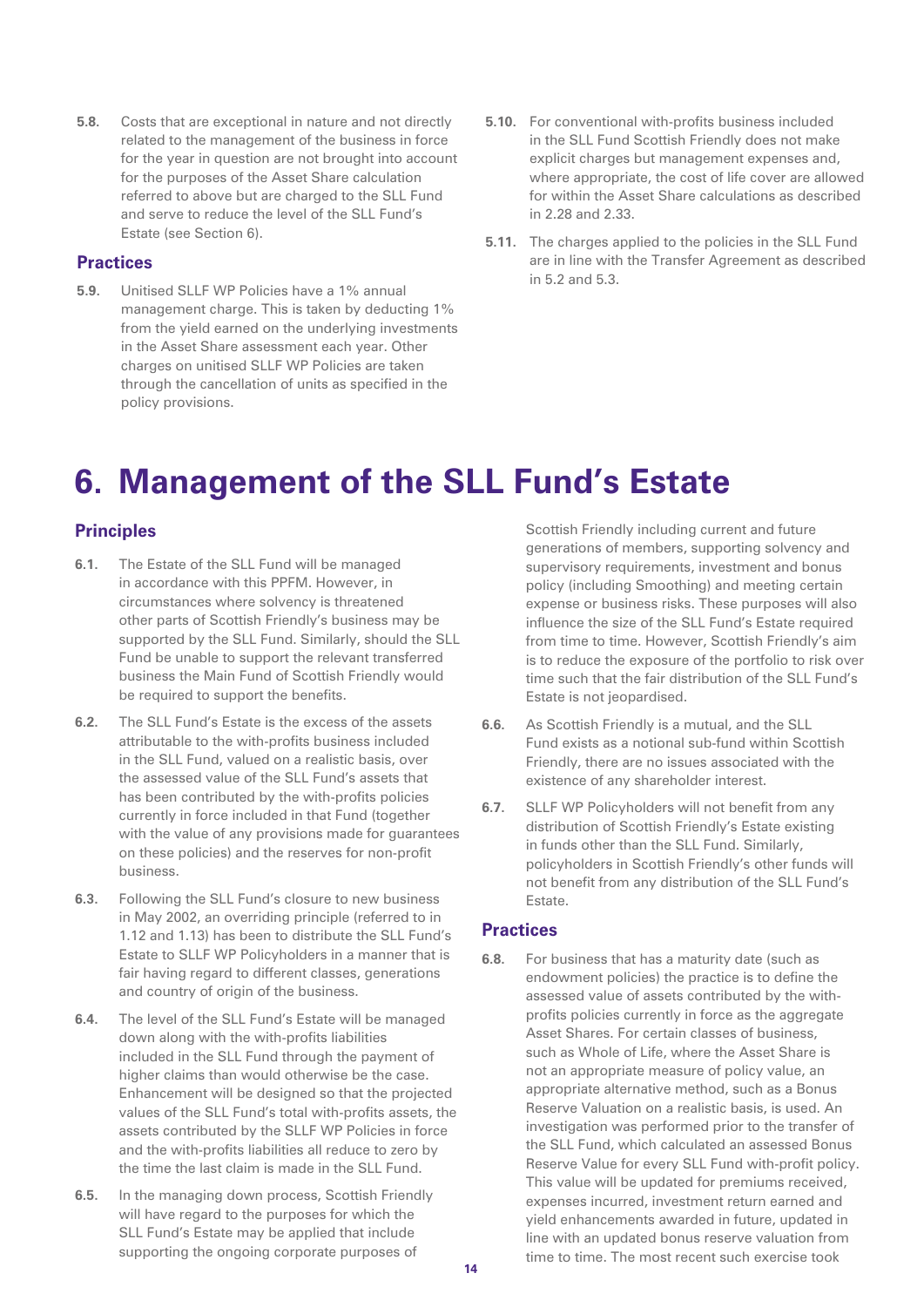place in 2016 and the notional Asset Shares were reset in line with the declared Final Bonus scale.

- **6.9.** Aggregate Asset Shares are defined as the assessed value of assets contributed by the withprofits policies currently in force. The SLL Fund's Estate, therefore, is the difference between the value of the assets attributable to the SLL Fund's with-profits business and the sum of these amounts together with any provisions that are required for guarantees on the business and the reserves for non-profit business.
- **6.10.** Scottish Friendly aims to manage down the level of the SLL Fund's Estate by declaring bonuses that are higher than would be justifiable from an assessment of the policy Asset Shares alone. To ensure equity between different classes and generations of policyholders, claims are based on enhanced Asset Shares that have the effect of attributing the SLL Fund's Estate amongst the SLLF WP Policyholders.
- **6.11.** The enhancement to the Asset Shares is currently achieved by assuming that investment returns in each year prior to 1994 were 4.25% higher than they actually were, and that investment returns in each year after 1993 were 1.25% higher than they actually were. The exception to this is that an enhancement of 10% was made in 2017 instead of the usual 1.25% enhancement. These yield enhancements may change from year to year following a re-assessment of the level of the SLL Fund's Estate and how it is projected to change in the future. Such an adjustment of the yield enhancement within the Asset Share calculation formula would have the effect of changing the value of the Estate.
- **6.12.** Each year the With-Profits Actuary will review the enhancements to bonus rates to ensure they continue to meet Scottish Friendly's objective. If the SLL Fund's Estate appears to be running down too quickly or too slowly then he will recommend to the Board that the enhancements should be decreased or increased as appropriate. Any change to enhancements requires the specific agreement of the Board.
- **6.13.** The purposes for which the SLL Fund's Estate may be applied were set out in 6.5 and actual uses and the costs thereof will follow these as described elsewhere. Experience will inevitably differ from that assumed in any projection and may cause the size of the SLL Fund's Estate and / or the enhancement to Asset Shares referred to in 6.10 to increase or decrease. Reasons for a reduction to the enhancement might include (by way of example):
	- **6.13.1.** Additional expense charges, as described in 5.5;
- **6.13.2.** Higher than expected Smoothing or guarantee costs arising out of payments in excess of enhanced Asset Shares; or
- **6.13.3.** Losses from business within the SLL Fund but outside of the with-profits class.
- **6.14.** The investment strategy followed in respect of the Asset Shares for with-profits policies reflects the risk appetite of the policyholders. Subject to meeting the minimum guaranteed benefits, the risks and rewards available will be reflected in the return on the Asset Shares. However, the Estate provides the capital support required to maintain the solvency of the sub-fund. It is therefore important that in adverse market conditions the value of the Estate is sufficiently robust to continue to maintain the solvency of the sub-fund. The investment strategy of the Estate will therefore tend to be more restricted than the rest of the fund and may invest a lower proportion into equity type investments.
- **6.15.** Over time, as endowment policies mature, the SLL Fund will gradually become dominated by whole of life business; Asset Shares are not relevant for this business and so an approach using a form of 'best estimate' Bonus Reserve Valuation to distributing the Estate is likely to be used.
- **6.16.** As the number of policies in the SLL Fund runs down, there will become a point at which it becomes excessively expensive to maintain the SLL Fund as a separate notional fund, at which point Scottish Friendly would cease to maintain it. This will involve the 'conversion' of the remaining policies to non-profit status, and distribution of all the remaining SLL Fund Estate appropriately.
- **6.17.** If the Estate falls, or is reasonably expected to fall, below the minimum level in accordance with Scottish Friendly's risk appetite, then Scottish Friendly will consider taking a range of actions depending on the current level of the Estate and whether it is expected to increase or decrease over the foreseeable future. Scottish Friendly may initially consider taking actions such as reviewing regular bonus rates, suspending the application of the smoothing policy, and reduction of the equity backing ratio within normal ranges as set out in section 3.14. In the event that more extensive actions are required to restore the Estate, Scottish Friendly may consider reducing equity backing ratios outside of the normal range, restricting new business sales, using Derivatives to hedge risk, and removing part or all of any previous enhancements to Asset Shares reflecting previous distributions of the Estate. In extreme circumstances, Scottish Friendly may consider making further deductions from Asset Shares.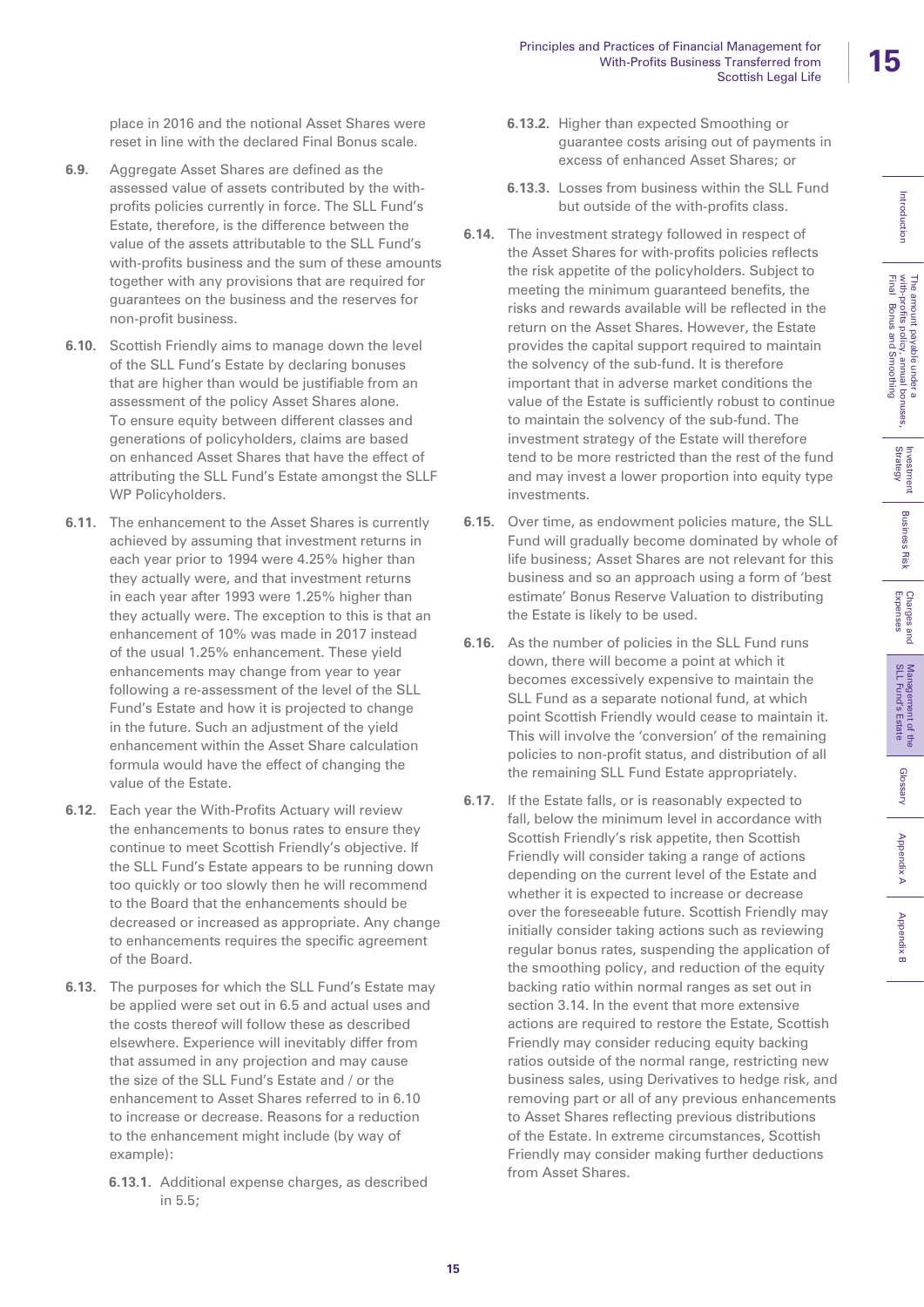# **7. Glossary**

### **Annual Bonus**

Bonus that is added yearly.

### **Asset Share**

The accumulation of premiums less charges for expenses, tax, guarantees and the cost of life assurance and other risk benefits plus the investment return on the underlying assets and any miscellaneous surpluses or charges.

### **Board**

The Board of Directors of Scottish Friendly.

### **Bonus Reserve Valuation**

A method of determining the value of future liabilities under a life insurance contract. Future benefits, including guaranteed benefits, Annual Bonuses, Final Bonuses, where appropriate, plus future expenses and less future premiums are discounted at a rate of interest usually based on current market conditions.

### **Derivative**

A financial instrument with a value that is reliant upon or derived from, an underlying asset or group of assets.

### **Estate**

The difference for the time being and from time to time between the market value of assets and the Asset Share and provision for guarantees and the reserves for non-profit business.

### **Final Bonus**

Bonus added when there is a claim.

### **FCA**

The Financial Conduct Authority.

### **FCA Rules**

Rules made and guidance issued by the FCA under the Financial Services and Markets Act 2000.

### **Industrial Business**

Business where home service agents originally collected the policy premiums in cash.

### **Main Fund**

The main fund of Scottish Friendly comprising its Industrial Branch and Ordinary Branch with-profits business, related non-profit business and Estate (which includes various notional sub-funds in respect of Transferred Business).

### **Market Value Adjustment or MVA**

A reduction in the unit value on any claim other than on maturities and deaths.

### **Ordinary Branch Business**

Business which is not Industrial Branch Business.

### **SLL Business**

The business of SLL transferred to Scottish Friendly under the Transfer Agreement.

#### **SLL Fund**

A notional sub-fund of Scottish Friendly covering the SLL **Busingss** 

### **SLL WP Business**

The SLL With-Profits Business and any business which derives from it which is included in the SLL Fund.

### **SLLF WP Policies**

With-profits policies of Scottish Friendly which are within the SLL Fund.

### **SLLF WP Policyholders**

With-profits policyholders of Scottish Friendly whose policies are within the SLL Fund.

### **Smoothing**

A means by which long term returns on with-profits policies are adjusted to even out the short term high and low investment returns.

### **Surplus**

The excess of premiums and investment return over claims, expenses, taxation and the increase in liabilities calculated as required by the Regulations.

### **Surrender Value**

The claim value paid when a policy is voluntarily discontinued by the policyholder before the maturity date.

#### **Transfer Agreement**

The agreement dated 20 April 2007 between SLL and Scottish Friendly transferring the SLL Business to Scottish Friendly.

#### **With-Profits Actuary**

An actuary is a person with a professional qualification specialising in financial risk and particularly insurance risk. The term 'With-Profits Actuary' in the PPFM relates to the actuary with overall responsibility for advising the Board on how to apply the PPFM.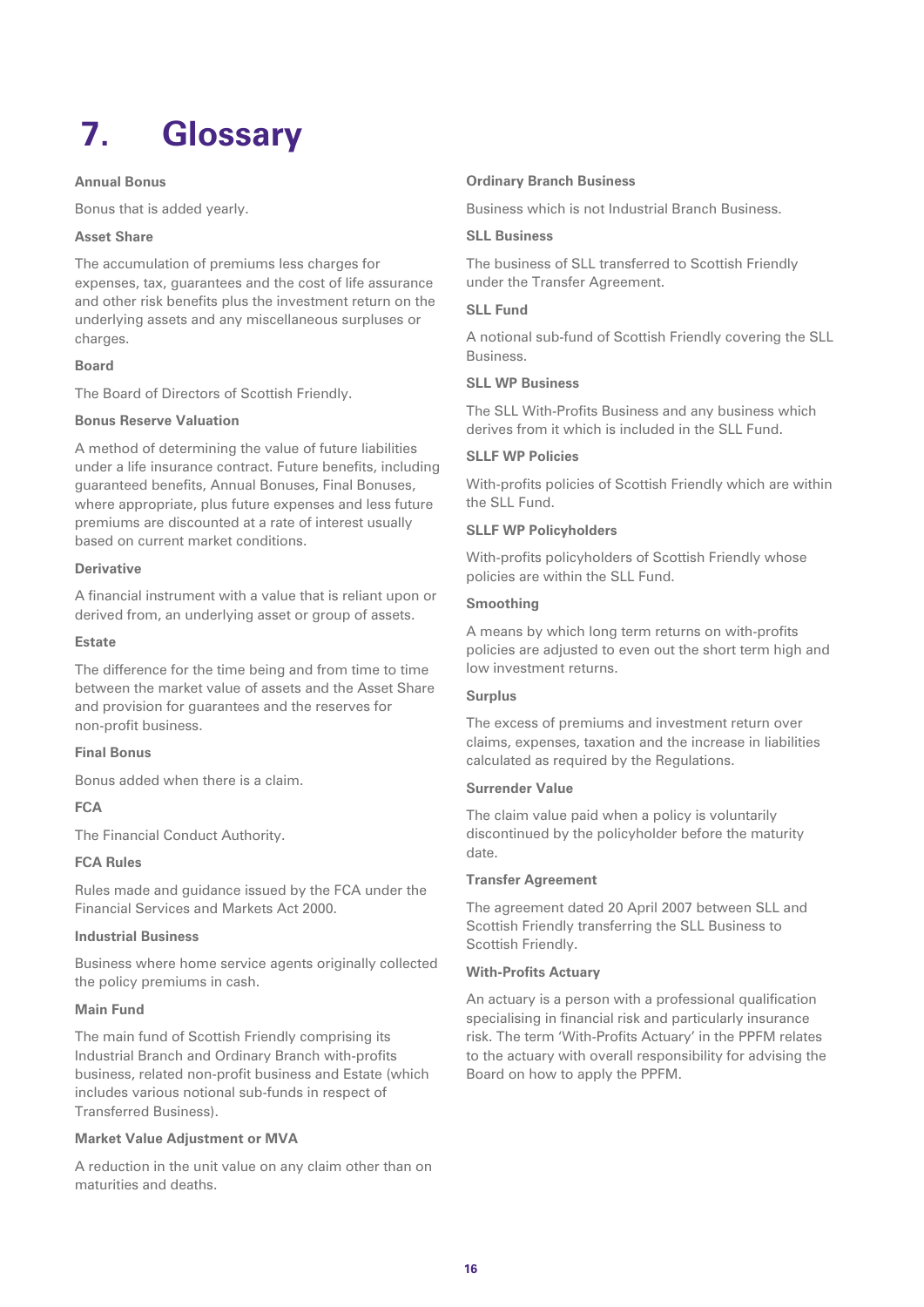Introduction

The amount payable under a<br>with-profits policy, annual bonuses,<br>Final Bonus and Smoothing

Appendix B Expenses Charges and Business and Business Risk Strategy Investment of the Management of the Glossary International Mapendix Bonus and Smoothing Strategy<br>Introduction Pinal Bonus and Smoothing Strategy Strategy

Charges and<br>Expenses

Management of the<br>SLL Fund's Estate

Glossary

Appendix A

Appendix B

**Business** Risk

Investment<br>Strategy

# **Appendix A**

## **Identifying With-Profits Business to which these PPFM relate**

The table below is to help identify whether or not a policy is a former SLL with-profits policy or one issued by SFA and written in the SLL Fund, and therefore subject to these PPFM.

For many years SLL identified different product types using Table Numbers. If your policy commenced prior to June 1992 the best way to check whether it is with-profits is to look up the Table Number from the policy schedule. Table Numbers continued to be used after June 1992 but product brand names became more prominent. The table below identifies products by both the Table Number and the product type or brand name.

If the policy is a Republic of Ireland policy, the Table Number in the policy schedule may be prefixed with "R". Please ignore that prefix when looking up the number in the table below.

## **1. Industrial Products**

Policies where, at commencement, premiums were payable in cash on a weekly or four-weekly basis to an authorised agent of SLL.

| <b>Table Number</b> | <b>Product Type / Brand Name</b>          | <b>With Profits?</b> |
|---------------------|-------------------------------------------|----------------------|
| 1                   | Juvenile Whole of Life Assurance          | Yes*                 |
| 1A                  | Juvenile Whole of Life Assurance          | Yes*                 |
| 1 <sub>b</sub>      | Juvenile Whole of Life Assurance          | <b>No</b>            |
| $\overline{2}$      | Whole of Life Assurance                   | Yes*                 |
| 3                   | Whole of Life Assurance                   | Yes*                 |
| 3A                  | Whole of Life Assurance                   | Yes*                 |
| 3E                  | Whole of Life Assurance                   | Yes*                 |
| 3G                  | <b>Triple Benefit Assurance</b>           | Yes*#                |
| 3K                  | <b>Triple Benefit Assurance</b>           | Yes*#                |
| 4                   | <b>Endowment Assurance</b>                | Yes*                 |
| 6                   | Joint Whole of Life Assurance             | Yes*                 |
| 12                  | <b>Pure Endowment</b>                     | Yes*                 |
| 12A                 | <b>Pure Endowment</b>                     | Yes*                 |
| 13                  | Whole of Life Assurance                   | Yes*                 |
| 14                  | Whole of Life Assurance                   | Yes*                 |
| 15                  | Increasing Whole of Life Assurance        | <b>No</b>            |
| 16                  | Juvenile Deferred Endowment Assurance     | Yes*                 |
| 21                  | Juvenile Deferred Whole of Life Assurance | Yes*                 |
| 22                  | <b>Endowment Assurance</b>                | Yes*                 |
| 23                  | Whole of Life Assurance                   | Yes*                 |
| 24                  | Juvenile Triple Benefit Assurance         | Yes*                 |
| 25                  | <b>Triple Benefit Assurance</b>           | Yes*#                |
| 26                  | <b>Triple Benefit Assurance</b>           | $Yes*#$              |
| 27                  | Whole of Life Assurance                   | $Yes*#$              |
| 28                  | Juvenile Whole of Life Assurance          | <b>No</b>            |
| 101                 | Familycare (Whole of Life Assurance)      | Yes                  |
| 111                 | Easisave (Endowment Assurance)            | Yes                  |
| 121                 | Safetysave (Pure Endowment)               | Yes                  |
| 131                 | Supersave (Whole of Life Assurance)       | Yes                  |
| 141                 | Flexicare (Convertible Term Assurance)    | <b>No</b>            |
| 142                 | Termcare (Convertible Term Assurance)     | No                   |
| 143                 | Criticalcare (Critical Illness Plan)      | No                   |

**\* Policies cease to be with-profits if premiums cease before the end of the premium payment term and Scottish Friendly issues a lower "paid-up" sum assured as a result.**

**# This product has an endowment and a whole of life element; only the whole of life element is with-profits and there is no entitlement to Annual Bonus on either element.**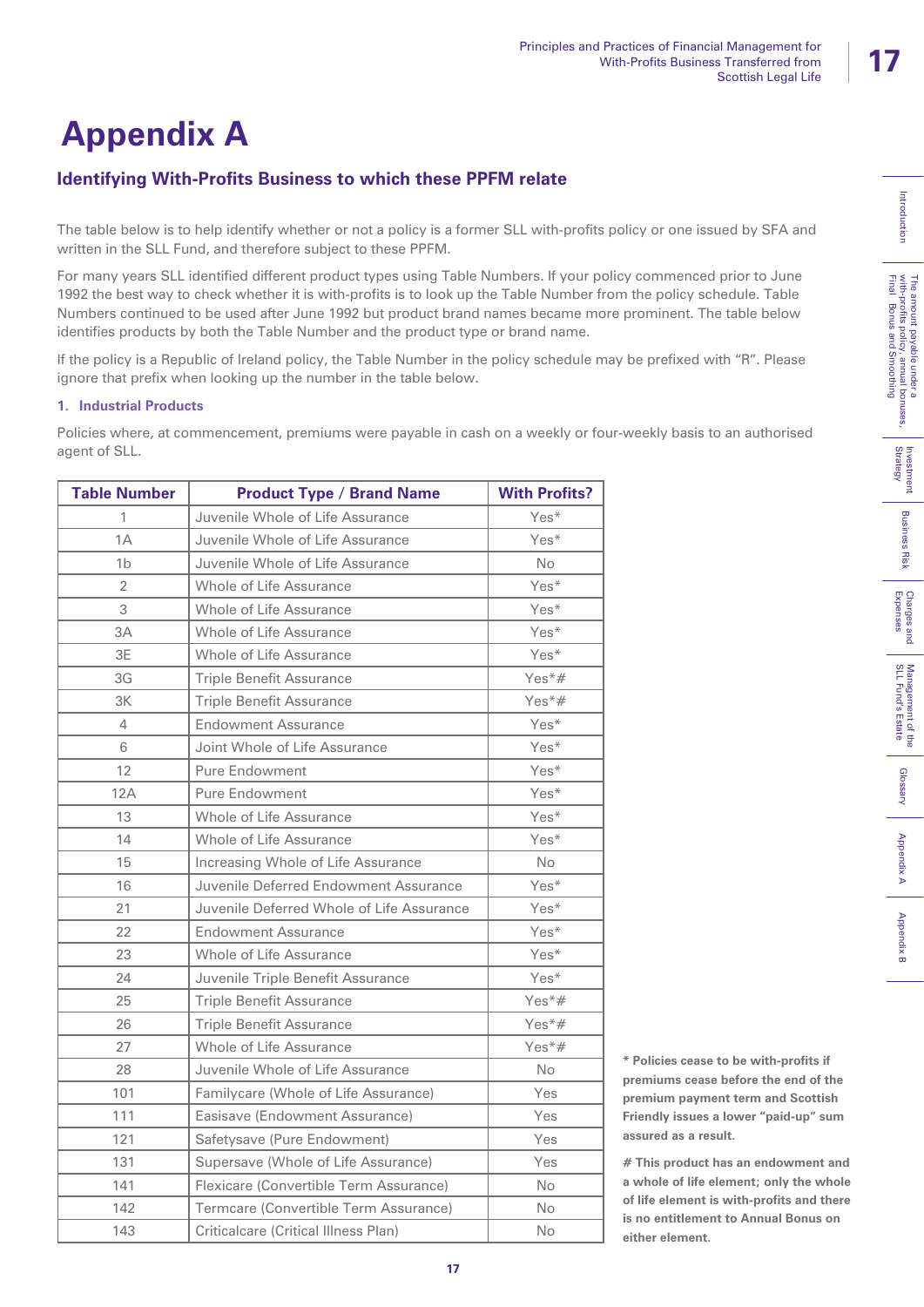### **2. Ordinary Products**

Single premium policies and annual premium policies which, from commencement, were payable via automated bank transfers

| <b>Table Number</b> | <b>Product Type / Brand Name</b>                         | <b>With Profits?</b> |
|---------------------|----------------------------------------------------------|----------------------|
| 9                   | Whole of Life Assurance                                  | $Yes*$               |
| 10D                 | <b>Endowment Assurance</b>                               | Yes*                 |
| 11                  | Whole of Life Assurance                                  | Yes*                 |
| 11B                 | <b>Pure Endowment</b>                                    | Yes*                 |
| 17                  | <b>Endowment Assurance</b>                               | <b>No</b>            |
| 18                  | <b>Endowment Assurance</b>                               | Yes*                 |
| 19                  | <b>Endowment Assurance</b>                               | <b>No</b>            |
| 60                  | Reducing Term Assurance with Residual<br><b>Benefits</b> | <b>No</b>            |
| 60A                 | <b>Property Protection Policy</b>                        | <b>No</b>            |
| 60B                 | Reducing Term Assurance with Residual<br><b>Benefits</b> | <b>No</b>            |
| 61                  | Juvenile Deferred Assurance                              | Yes*                 |
| 61B                 | Juvenile Deferred Assurance                              | Yes*                 |
| 65                  | Convertible Term Assurance                               | No                   |
| 70                  | Investment Linked Endowment Assurance                    | $No - ##$            |
| 80                  | Low Cost Endowment                                       | Yes*                 |
| 81                  | Low Cost Endowment                                       | Yes*                 |
| 82                  | <b>Endowment Assurance</b>                               | Yes*                 |
| 83                  | <b>Endowment Assurance</b>                               | Yes*                 |
| 84                  | Whole of Life Assurance                                  | Yes*                 |
| 84A                 | Whole of Life Assurance                                  | Yes*                 |
| 85                  | Whole of Life Assurance                                  | Yes*                 |
| 85A                 | Whole of Life Assurance                                  | Yes*                 |
| 86                  | <b>Endowment Assurance</b>                               | Yes*                 |
| 87                  | <b>Endowment Assurance</b>                               | Yes*                 |
| 88                  | Whole of Life Assurance                                  | Yes*                 |
| 88A                 | Whole of Life Assurance                                  | $Yes*$               |
| 89                  | Whole of Life Assurance                                  | Yes*                 |
| 89A                 | Whole of Life Assurance                                  | Yes*                 |
| 201                 | Lifespan (Whole of Life Assurance)                       | Yes                  |
| 202                 | Lifespan (Whole of Life Assurance)                       | Yes                  |
| 203                 | Lifespan (Whole of Life Assurance)                       | Yes                  |
| 211                 | Prosperity (Endowment Assurance)                         | Yes                  |
| 212                 | Prosperity (Endowment Assurance)                         | Yes                  |
| 221                 | Homebuyer (Suresave in Rol) (Low Cost<br>Endowment)      | Yes                  |
| 222                 | Homebuyer (Suresave in Rol) (Low Cost<br>Endowment)      | Yes                  |
| 231                 | Single Premium Prosperity (Endowment<br>Assurance)       | Yes                  |
| 241                 | Index Linked Prosperity (Prosperity Plus in<br>Rol)      | No                   |
| 243                 | Index Linked Prosperity (Prosperity Plus in<br>Rol)      | No                   |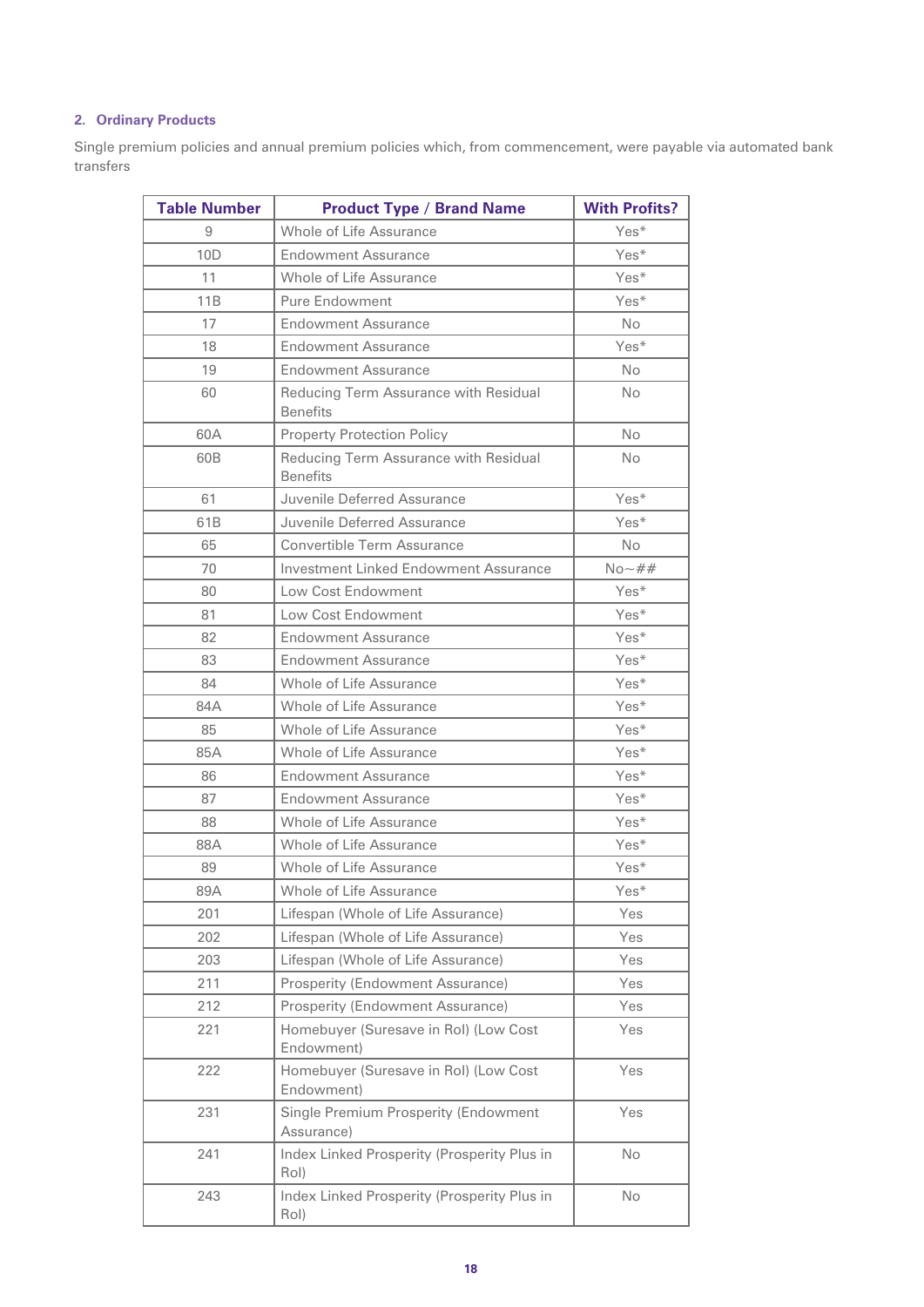| ┇                                                                                                                                         |
|-------------------------------------------------------------------------------------------------------------------------------------------|
| l<br>Final<br><b>NITh</b><br>į<br>ъ<br>Р<br>Í<br>į<br>;<br>Ì<br>5<br>$\frac{1}{3}$<br>۱<br>í<br>ź<br>j<br>uoq Ieni<br>ś<br>≀<br>ż<br>sesn |
| mve<br><b>Strate</b><br>f                                                                                                                 |
| Ť                                                                                                                                         |
| Expenses<br>Charg<br><b>Pa</b> alla                                                                                                       |
| F<br>isl<br>ī                                                                                                                             |
| Glossary<br>ć                                                                                                                             |

| <b>Table Number</b> | <b>Product Type / Brand Name</b>                                 | <b>With Profits?</b> |
|---------------------|------------------------------------------------------------------|----------------------|
| 244                 | Index Linked Prosperity (Prosperity Plus in<br>Rol)              | <b>No</b>            |
| 251                 | Single Premium Index Linked Prosperity (SP<br>Prsp. Plus in Rol) | No###                |
| 261                 | Flexicover (Convertible Term Assurance)                          | <b>No</b>            |
| 262                 | Flexicover (Convertible Term Assurance)                          | <b>No</b>            |
| 263                 | Flexicover (Convertible Term Assurance)                          | No                   |
| 264                 | Convertible Term Assurance                                       | <b>No</b>            |
| 265                 | Convertible Term Assurance                                       | <b>No</b>            |
| 271                 | Extracover (Term Assurance)                                      | <b>No</b>            |
| 272                 | Extracover (Term Assurance)                                      | <b>No</b>            |
| 273                 | Extracover (Term Assurance)                                      | No.                  |
| 274                 | Lifeline (Term Assurance)                                        | <b>No</b>            |
| 275                 | Lifeline (Term Assurance)                                        | <b>No</b>            |
| 276                 | Lifeline (Term Assurance)                                        | N <sub>o</sub>       |
| 277                 | Level Term Assurance                                             | <b>No</b>            |
| 278                 | Level Term Assurance                                             | <b>No</b>            |
| 281                 | Junior Prosperity (Endowment Assurance)                          | Yes                  |
| 282                 | Family Prosperity (Endowment Assurance)                          | Yes                  |
| 283                 | <b>Critical Illness Plan</b>                                     | No.                  |
| 284                 | <b>Critical Illness Plan</b>                                     | N <sub>o</sub>       |
| 289                 | Mortgage Protection Plan (Decreasing Term<br>Assurance)          | No                   |
| 290                 | Mortgage Protection Plan (Decreasing Term<br>Assurance)          | <b>No</b>            |
| 301                 | Chapters [Sláinte in Rol] (Flexible Whole of<br>Life Assurance)  | <b>No</b>            |
| 302                 | Chapters [Sláinte in Rol] (Flexible Whole of<br>Life Assurance)  | <b>No</b>            |
| 311                 | Chapters Gold (Single Premium Whole of<br>Life Assurance)        | <b>No</b>            |
| 311                 | Mutual Investment Bond (Single Prem<br>Whole Life Assurance)     | $UWP**$              |
| 312                 | Chapters Gold (Single Premium Whole of<br>Life Assurance)        | <b>No</b>            |
| 312                 | Mutual Investment Bond (Single Prem<br>Whole Life Assurance)     | $UWP**$              |
| 315                 | Growth Bond (Single Premium Whole of Life<br>Assurance)          | <b>No</b>            |
| 316                 | Growth Bond (Single Premium Whole of Life<br>Assurance)          | No.                  |
| 317                 | Capital Guarantee Bond (Sgl Prem Whole of<br>Life Assurance)     | No.                  |
| 318                 | Capital Guarantee Bond (Sgl Prem Whole of<br>Life Assurance)     | No                   |
| 319                 | Guaranteed Investment Bond (Sgl Prem<br>Whole Life Assurance)    | No.                  |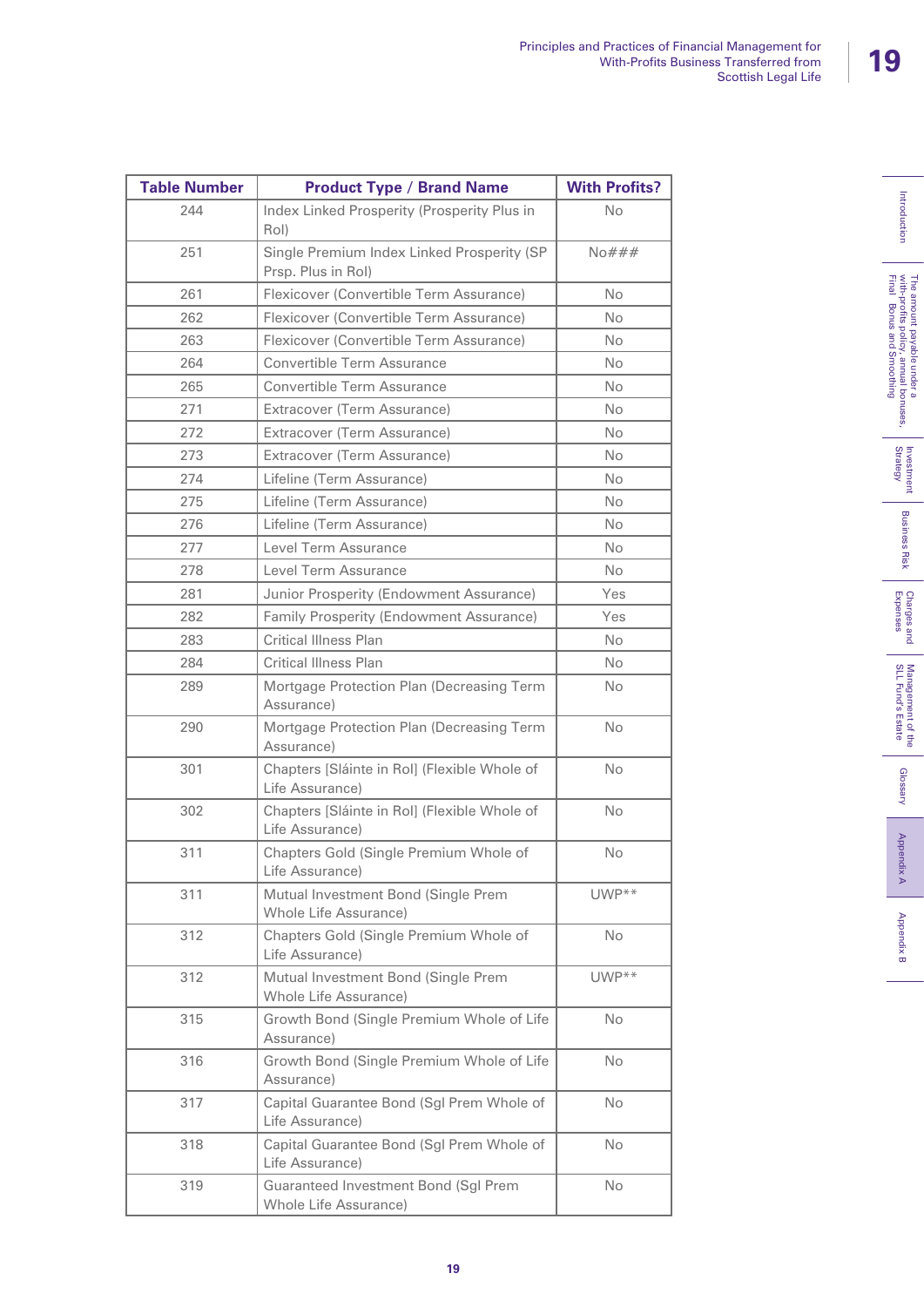| <b>Table Number</b> | <b>Product Type / Brand Name</b>                                     | <b>With Profits?</b> |
|---------------------|----------------------------------------------------------------------|----------------------|
| 320                 | <b>Guaranteed Investment Bond (Sgl Prem</b><br>Whole Life Assurance) | No.                  |
| 321                 | Special Tax Exempt Plan                                              | $UWP**$              |
| 322                 | Special Tax Exempt Plan                                              | No.                  |
| 323                 | Special Tax Exempt Plan                                              | No.                  |
| 324                 | Special Tax Exempt Plan                                              | <b>No</b>            |
| 325                 | Special Tax Exempt Plan                                              | No.                  |
| 326                 | Special Tax Exempt Plan                                              | <b>No</b>            |
| 327                 | Special Tax Exempt Plan                                              | No.                  |
| 328                 | Special Tax Exempt Plan                                              | No.                  |
| 329                 | Annuity-funded Special Tax Exempt Plan                               | $UWP**$              |
| 331                 | <b>STEP Plus</b>                                                     | UWP**                |
| 334                 | <b>STEP Pus</b>                                                      | $UWP**$              |
| 343                 | Ulster Bank ISEQ Tracker                                             | <b>No</b>            |
| 344                 | Ulster Bank ISEQ Tracker                                             | <b>No</b>            |

**\* Policies cease to be with-profits if premiums cease before the end of the premium payment term and Scottish Friendly issues a lower "paid-up" sum assured as a result.**

**\*\*Those products marked "UWP" are with-profits to the extent of their investment in the unitised with-profits fund within the SLL Fund.**

**## These policies receive Annual Bonuses each year but they are not regarded as with-profits since the main determinants of policy value are the index values. Only a small part of each policy's value is therefore at the discretion of Scottish Friendly's Board.**

**### These policies receive a Final Bonus on death and maturity claims but they are not regarded as with-profits since the main determinants of policy value are the index values. Only a small part of each policy's value is therefore at the discretion of Scottish Friendly's Board.**

| <b>Table Number</b> | <b>Product Type / Brand Name</b>         | <b>With Profits?</b> |
|---------------------|------------------------------------------|----------------------|
| 345                 | <b>Capital Guarantee Bond</b>            | No####               |
| 346                 | <b>Capital Guarantee Bond</b>            | $N$ o####            |
| 351                 | Ulster Bank ISEQ Tracker                 | <b>No</b>            |
| 352                 | Ulster Bank ISEQ Tracker                 | <b>No</b>            |
| 353                 | Ulster Bank ISEQ Tracker                 | No.                  |
| 354                 | <b>Ulster Bank ISEQ Tracker</b>          | No.                  |
| 361                 | Index Investor (Endowment Assurance)     | No.                  |
| 363                 | Five Year Special Savings Incentive Plan | <b>No</b>            |
| 365                 | Flexible Savings Plan                    | UWP**                |
| 366                 | Flexible Savings Plan                    | $UWP**$              |
| 401                 | Personal Pension Plan                    | <b>No</b>            |
| 402                 | Personal Pension Plan                    | <b>No</b>            |
| 411                 | Personal Pension Plan                    | No.                  |
| 421                 | <b>Pension Term Assurance</b>            | No                   |

**\* Although these policies continue to be with-profits they lose their entitlement to Annual Bonus if premiums cease before the end of the premium payment term and Scottish Friendly issues a lower "paid-up" sum assured as a result.**

**\*\*Those products marked "UWP" are with-profits to the extent of their investment in the unitised with-profits fund within the SLL Fund.**

**#### A discretionary bonus may be added to claims after a policy's fifth anniversary but they are not regarded as with-profits since the main determinants of policy value are the unit prices. Only a small part of each policy's value is therefore at the discretion of Scottish Friendly's Board.**